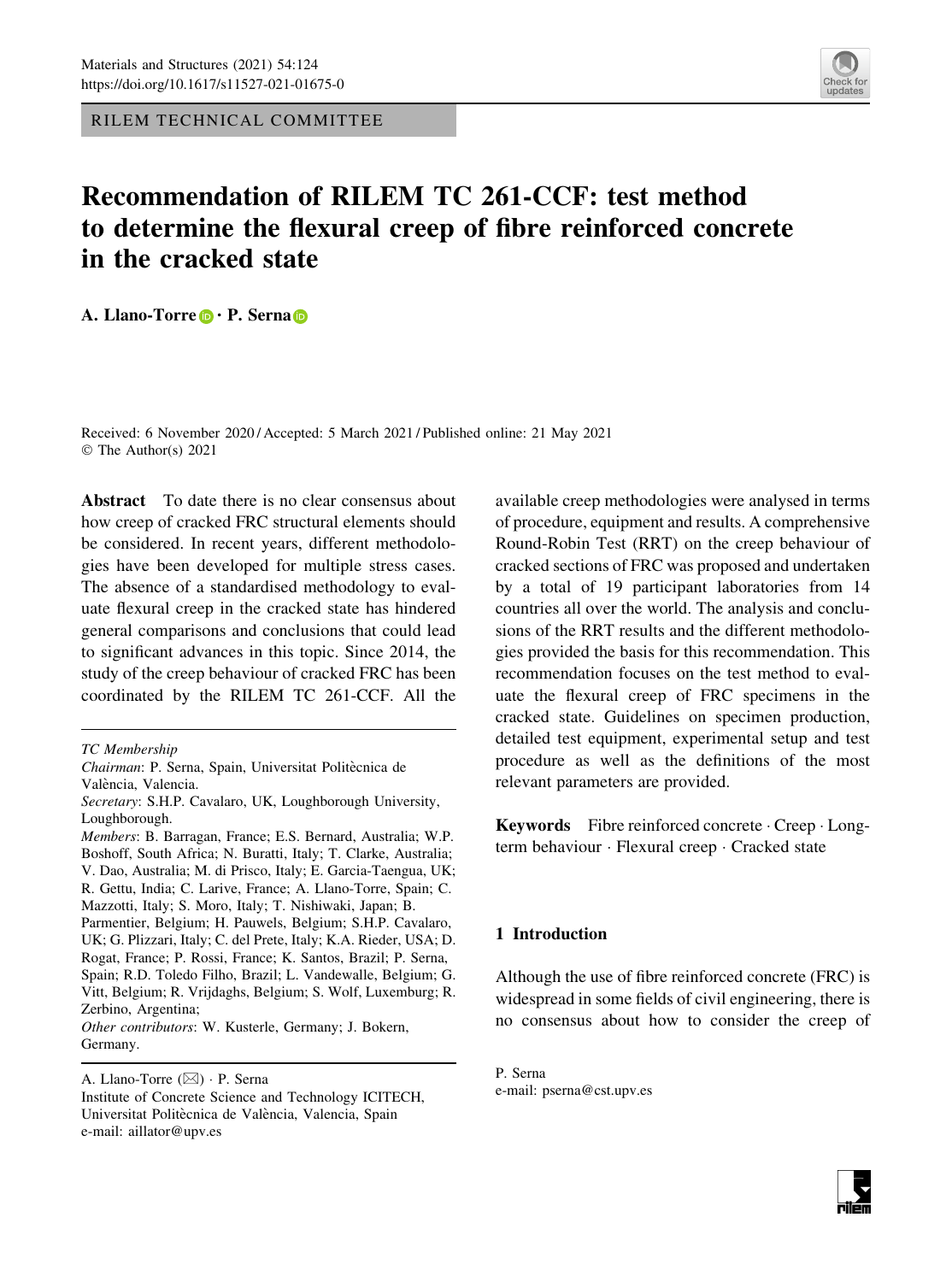cracked FRC structural elements to date. The effects of the long-term deformations of FRC in the cracked state have not been included in design codes yet.

The first methodologies for characterising the flexural creep behaviour were developed for both individual and multi- specimen setups [[1–4\]](#page-18-0) and for different sizes of specimens. In recent years, the interest in the long-term behaviour of FRC in the cracked state has significantly increased. Several methodologies have been developed for multiple loading configurations and specimen sizes: flexure  $[5-8]$ , direct tension  $[9-11]$ , structural beams  $[12]$  $[12]$ , round panels [[13\]](#page-18-0) and square panels [[14,](#page-18-0) [15\]](#page-18-0). Although these methodologies have been designed for standard FRCs, some of these methodologies have been applied to both standard FRC [\[16](#page-18-0)] and UHPFRC [\[17](#page-19-0)] specimens. To date, the most prevalent methodology for creep characterisation is the flexural creep test for prismatic specimens. Unfortunately, the absence of a standardised methodology for the evaluation of flexural creep in the cracked state has hindered global comparisons and conclusions that could lead to significant advances in this topic.

Since 2014, the study of creep behaviour of cracked FRC has been coordinated by the RILEM TC 261-CCF. All the available creep methodologies were analysed in terms of procedure, equipment and results. The first ever workshop which focused exclusively on the creep behaviour of cracked FRC was held in 2016 [\[18](#page-19-0)], signalling an increasing interest in creep. A comprehensive Round-Robin Test (RRT) on creep of FRC cracked sections was launched in 2015 [\[19](#page-19-0)]. The participation of 19 laboratories across 20 institutions in 14 countries all over the world, enabled the realisation of the largest experimental campaign on creep in the cracked state. As a result of the RRT, an extensive database of creep test results was created based on a published proposal [\[20](#page-19-0)] presented to the TC, containing comprehensive information from 124 cracked FRC specimens tested using different creep testing procedures in agreed conditions. The analysis and conclusions of the RRT results and the different methodologies performed served as basis for this recommendation.

This recommendation focuses on the test method to determine the flexural creep of FRC specimens in the cracked state. The procedure described in this recommendation is based on applying sustained flexural stresses to cracked FRC specimens and registering the



time-dependent crack opening deformation. Guidelines on the production of specimens, detailed test equipment and creep frames construction, experimental setup and test procedure are provided along with the definition of the most relevant parameters.

This RILEM Recommendation was prepared by the RILEM TC 261-CCF 'Creep behaviour in Cracked Sections of Fibre Reinforced Concrete' based on the results obtained in an international Round-Robin Test program and assessed on FRC mixes with minimum structural performance requirements. The Round-Robin Test report will soon be published within the RILEM State-of-the-Art Reports (STAR) BookSeries by Springer [\[21](#page-19-0)].

#### 2 Scope

It is the aim of this recommendation to describe a method for determining the flexural creep due to sustained loading of FRC specimens in their cracked state. The time-dependent crack mouth opening displacement (CMOD) values in the cracked state are determined from test data.

This recommendation is intended for comparative analysis of time-dependent behaviour of different FRCs. The results or parameters derived from the application of this recommendation shall not be directly used for structural applications since the required creep formulation applicable to FRC structural design has not been developed yet.

Tertiary creep (creep rupture), impact of exposure to different temperatures on the long-term deflections or the identification of long-term material properties for design purposes are out of the scope of this recommendation. If specific scenarios, out of the scope of the recommendation, shall be investigated, related parameters such as creep index or pre-cracking level can be modified.

This recommendation is applicable to standard FRC notched specimens that reveals a single crack when tested in flexure in compliance with EN 14651. Multiple cracking is also considered if all cracks start from the tip of the notch. If the single crack occurs out of the tip of the notch, the FRC specimens are out of this recommendation.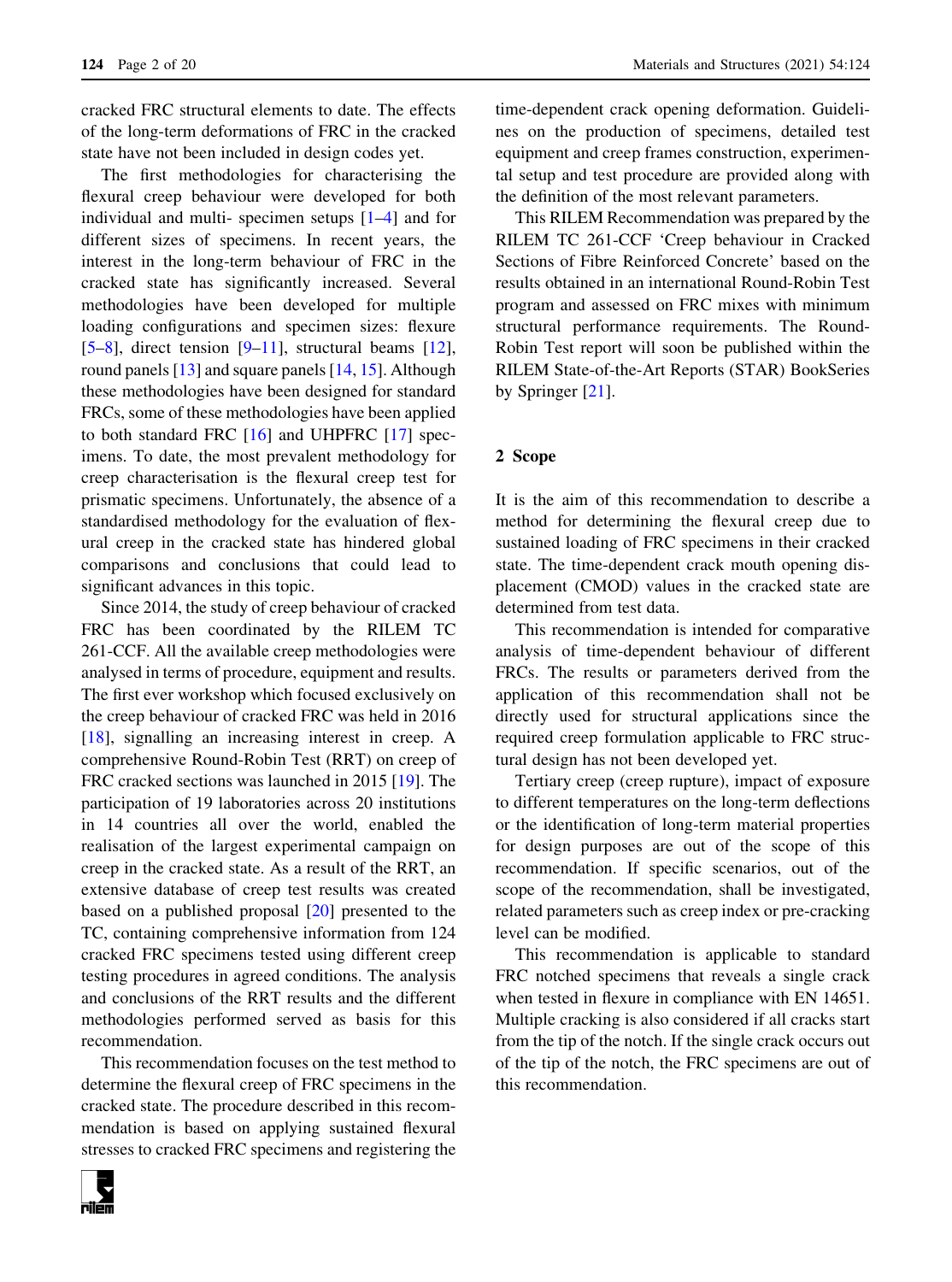# 3 Referenced standards

The following standards are applicable within the scope of this Recommendation:

EN  $14651:2005 + A1:2007$ . Test Method for Metallic Fibre Concrete—Measuring the Flexural tensile Strength (Limit of Proportionality (LOP), Residual).

ASTM C1609/C1609M–19, Standard Test Method for Flexural Performance of fiber-reinforced concrete (Using Beam With Third-Point Loading).

ISO 7500–1:2018, Metallic materials—Calibration and verification of static uniaxial testing machines— Part 1: Tension/compression testing machines—Calibration and verification of the force-measuring system.

# 4 Glossary

This list presents the notation of crack mouth opening displacement (CMOD) parameters. Analogous notation is applicable to deflection  $(\delta)$  parameters by replacing CMOD by  $\delta$ .

CMOD: crack mouth opening displacement

COD: crack opening displacement

 $\delta$ : deflection

CTOD: crack tip opening displacement

DAS: data acquisition system

 $\text{CMOD}_{\text{pn}}$ : target nominal CMOD in the pre-cracking stage

 $CMD<sub>p</sub>$ : maximum CMOD reached in the precracking stage

CMODpri: residual CMOD measured immediately after unloading at the end of the pre-cracking stage  $CMD<sub>pr</sub>: residual CMOD measured 10 minutes$ after unloading at the end of the pre-cracking stage CMOD<sub>ci</sub>: instantaneous CMOD immediately after reaching the reference load

 $CMOD<sub>ci</sub><sup>15</sup>$ : short-term CMOD deformation 15 minutes after beginning to apply the load in the creep frame

 $\text{CMOD}_{\text{cd}}$ : delayed CMOD after *j* days in the creep test

 $\text{CMOD}_{\text{ctm}}$ : total CMOD measured after *j* days in the creep test (sum of  $CMOD_{ci}^{15}$  and delayed CMOD)  $\text{CMOD}_{\text{ct}}$ : total CMOD after *j* days from onset of loading corrected with the shrinkage effect

 $\text{CMOD}_{\text{cs}}^{\text{j}}$ : shrinkage CMOD deformations after j days from onset of loading

CMOD<sub>cri</sub>: residual CMOD recovery immediately after unloading at the end of the creep test

CMODcrd: residual CMOD recovery 30 days after unloading at the end of the creep test

 $\text{CMOD}_{oi}^{15}$ : absolute short-term CMOD assessed from the origin of deformations (Point O in Fig. [8](#page-9-0))  $\text{CMOD}_0^j$ : absolute CMOD after *j* days assessed from the origin of deformations (Point O in Fig. [8](#page-9-0))  $\varphi_{w,c}$ : crack opening creep coefficient referring to creep stage at j days

 $\varphi_{w,o}$ <sup>j</sup>: crack opening creep coefficient referring to origin at j days

CMODy: crack mouth opening displacement measured at a y distance from bottom of the specimen y: distance between the bottom of the specimen and the line of measurement

h: height of the specimen

 $h_{\rm sp}$ : distance between the tip of the notch and the top of the test specimen in the mid-span section

M: bending moment

 $M$ j: bending moment value for different crack opening levels  $j = 1, 2, 3$  or 4 in compliance with EN 14651

b: width of test specimen

 $f_{\rm R,i}$ : residual flexural tensile strength for different crack opening levels  $j = 1, 2, 3$  or 4 in compliance with EN 14651

L: length of the specimen

l: clear span between supports in flexural test

 $l_a$ : distance between support and nearest loading point in four-point bending test (4PBT) setup

 $l_b$ : span between loading points in 4PBT flexural test  $f_L$ : residual flexural tensile strength at the limit of proportionality (LOP)

 $f_{R-1}$ : residual flexural tensile strength corresponding to  $CMOD<sub>1</sub> = 0.5$  mm

 $f_{R,3}$ : residual flexural tensile strength corresponding to  $CMOD<sub>3</sub> = 2.5$  mm

 $f_{PostCreep,R,2}$ : residual flexural tensile strength corresponding to origin at  $CMOD<sub>2</sub> = 1.5$  mm

 $f_{PostCreep,R,3}$ : residual flexural tensile strength corresponding to origin at  $CMOD<sub>3</sub> = 2.5$  mm

 $f_{PostCreep,R,4}$ : residual flexural tensile strength corresponding to origin at  $CMOD<sub>4</sub> = 3.5$  mm

 $f_{R,p}$ : residual flexural tensile strength at CMOD<sub>p</sub>

 $f_{\text{R,c}}$ : stress applied during the creep stage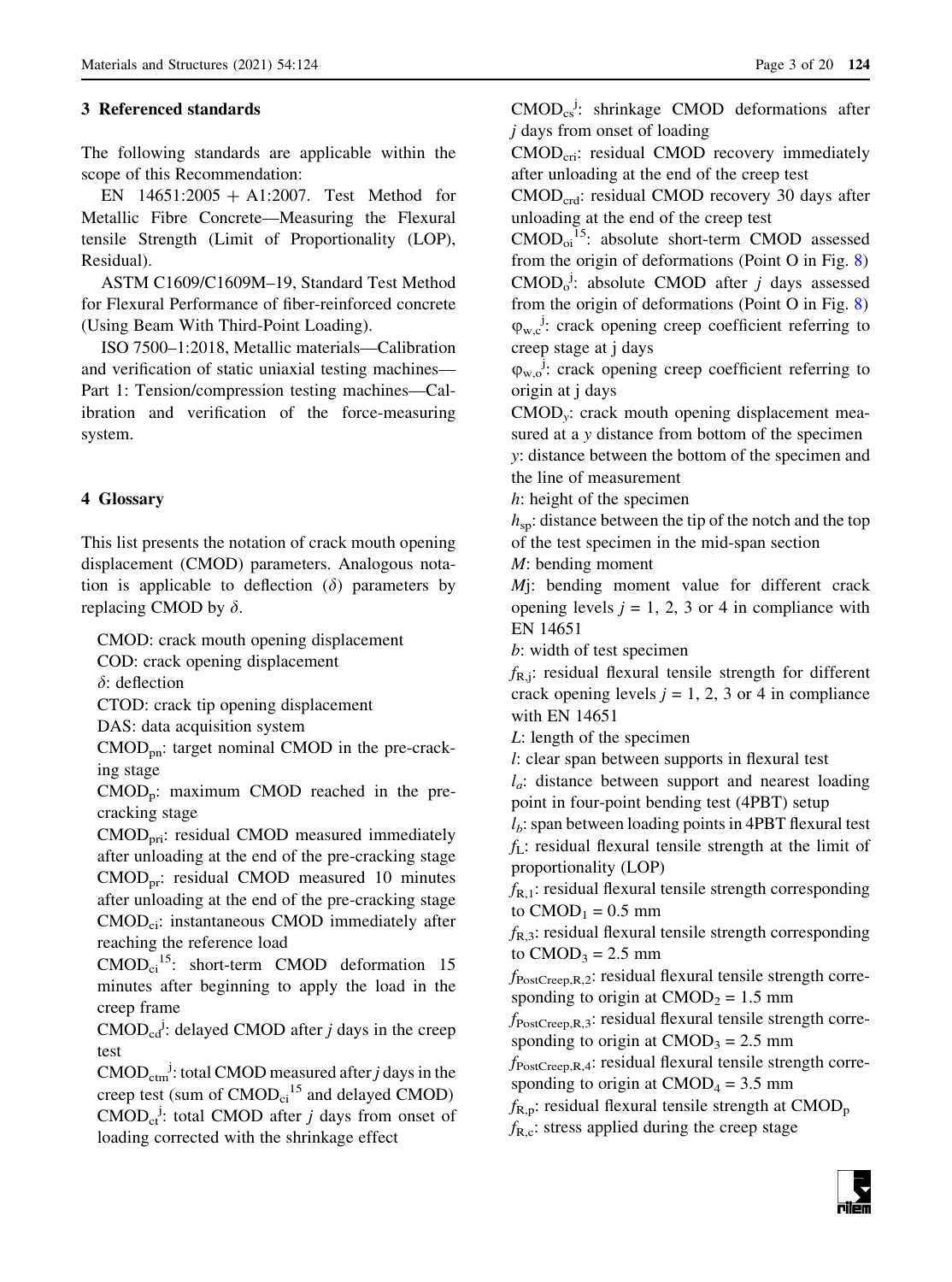$F_c$ : load applied to the specimen during the creep stage

 $F<sub>I</sub>$ : load at the limit of proportionality (LOP)

 $F_1$ : load corresponding to CMOD<sub>1</sub> = 0.5 mm

 $F_{\text{PostCreep},2}$ : load corresponding to CMOD<sub>2</sub> = 1.5 mm

 $F_{\text{PostCreen,3}}$ : load corresponding to CMOD<sub>3</sub> = 2.5 mm

 $F_{\text{PostCreen},4}$ : load corresponding to CMOD<sub>4</sub> = 3.5 mm

 $t_{ci}$ : duration of the loading process in the creep test  $t_{\text{cri}}$ : duration of the unloading process in the creep test

 $t_{crd}$ : duration after unloading of the creep test in which recovery was registered

 $I_n$ : nominal creep index or stress level as percentage of  $f_{R,p}$ 

 $I_c$ : applied creep index or stress level as the ratio  $I_c$  =  $f_{R,c}$  /  $f_{R,p}$ 

 $n_f$ : average number of fibres per unit of fracture surface area ( $fibres/cm<sup>2</sup>$ )

# 5 Test specimens

# 5.1 Geometry

Prismatic test specimens conforming to EN 14651 shall be used. The nominal cross-section shall be  $150 \times 150$  mm. The specimen length L shall be not lower than 550 mm and not higher than 700 mm.

The specified test specimen dimensions are appropriate as long as the maximum aggregate size is not larger than 32 mm and the fibres are not longer than 60 mm.

5.2 Fibre dosage

There is no minimum or maximum requirement regarding the FRC performance and fibre dosage. However, this recommendation was assessed on FRC mixes for structural applications, which showed only one crack in flexural tests according to EN 14651.

### 5.3 Casting, curing and storage

Test specimens shall be cast and cured in compliance with EN 14651. After being notched, the test



specimens shall be cured for a minimum of 3 days until no more than 3 h before pre-cracking, allowing enough time for preparation, including the positioning of transducers. The pre-cracking test shall be performed at the age of 28 days in compliance with EN 14651.

After pre-cracking and prior to testing in creep, the specimen shall be stored for at least 7 days in the climate chamber with controlled environmental conditions where the creep test is to be conducted. Creep testing shall normally start at the age of 35 days.

The RILEM Technical Committee 261-CCF recommends the following schedule for testing in creep:

- Day 0: Specimens production
- Day 1: Specimens are demoulded and located in the curing room
- Day 25: Specimens are notched and returned to curing room
- Day 28: Specimens are pre-cracked and stored in the climate room of creep test
- Day 35: Start of creep test

## 5.4 Notching of test specimens

The use of notched specimens in compliance of the EN 14651 reference standard is recommended. The notch dimensions as well as the notching procedure are defined in EN 14651.

Alternatively, un-notched specimens sized  $150 \times 150 \times 500$  mm are also supported in this recommendation following the ASTM C1609/ C1609M standard.

# 6 Creep test equipment

## 6.1 Environmental conditions

Due to the significance of the temperature and relative humidity on the long-term behaviour of FRC (both creep and shrinkage), the flexural creep test shall be carried out in a climate-controlled room. The location of the creep frames in isolated testing rooms is a good way to stabilize the environmental conditions but it is not enough: temperature and relative humidity shall be controlled and not just measured or restricted. The use of thermal and hygrometric equipment is crucial to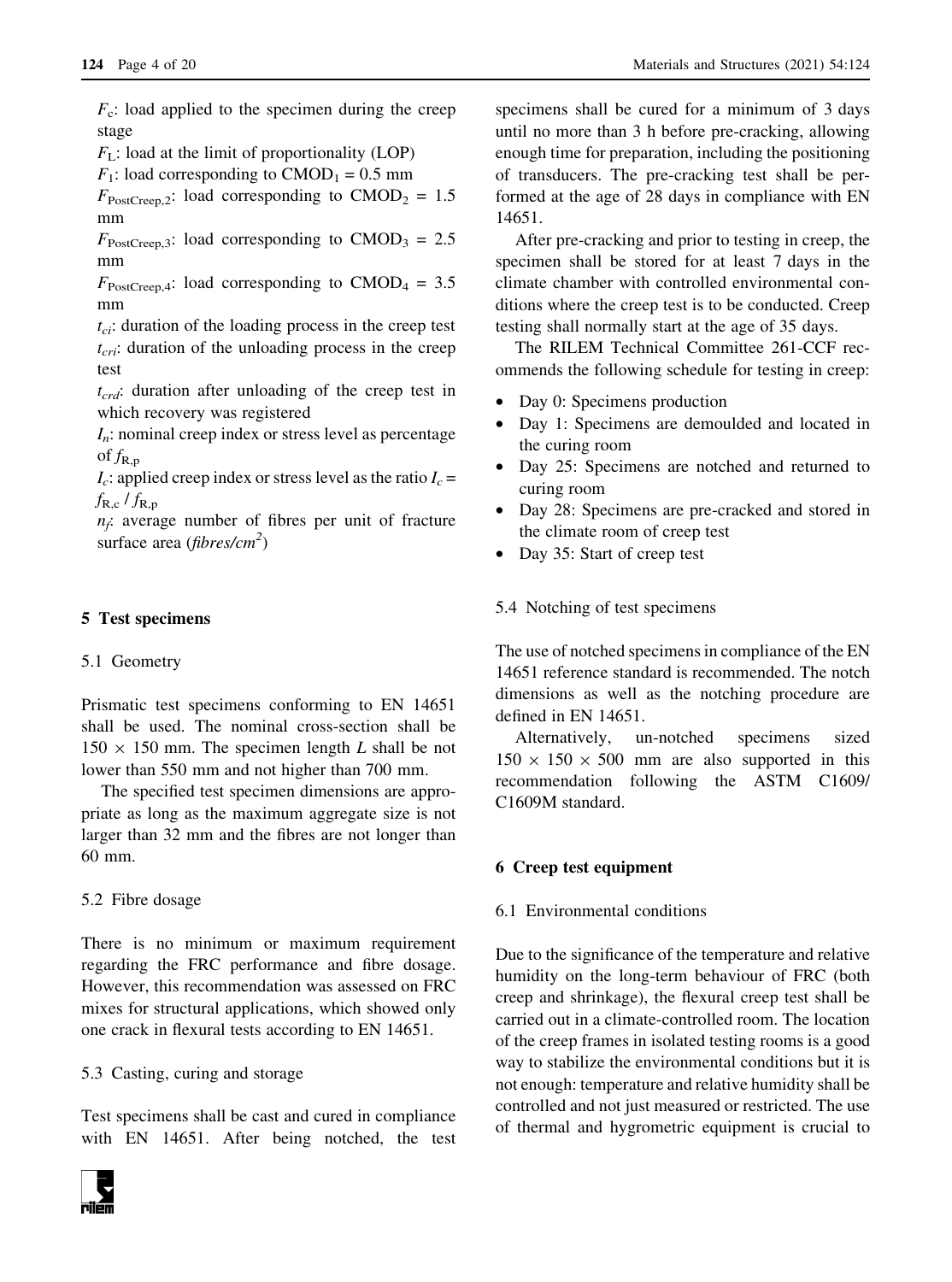ensure that the climate conditions are well controlled and kept within the acceptable ranges.

If creep tests are performed in a laboratory environment, climate or isolated room without hygrometric and temperature control equipment, the climatic conditions shall be reported merely as "restricted", but not "controlled".

The recommended temperature during creep test is 20 °C  $\pm$  2° C. Regarding the relative humidity, the recommended relative humidity in the room during creep test shall have a target value between 50 and 70% and shall remain stable within a  $\pm$  5% range (e.g., from 55 to  $65\%$  if the target value is  $60\%$ ) (see Fig. [20\)](#page-16-0).

If either the temperature or the relative humidity falls outside the acceptable range of variation, it shall be stated in the report. If the acceptable threshold is exceeded for more than 10 days in a row, the specimens should be marked as ''Tested out of recommended range'' in the test report and disregarded from any subsequent analysis.

# 6.2 Creep testing frame

The construction of creep frames for testing creep shall adhere to the following specifications regarding the materials, boundary conditions and configuration to guarantee verticality and a constant load during the test.

The specimens shall be tested individually or in a multi-specimen setup (with up to three specimens tested simultaneously) to increase the number of tested specimens per frame.

The load shall be applied by means of a seconddegree lever arm as depicted in Fig. [1](#page-5-0). Even though both lever arm positions are acceptable, an upper lever arm (a) with compressive transmission load is preferable to a lower lever arm frame (b). In the case of upper lever arm creep frames, the arm lays directly on the top specimen and the load depends only on the counterweight and the lever arm multiplier factor, giving a more stable load over time. Moreover, the loading procedure for the upper lever arm setup is easier reducing the time in which the load is applied, which is crucial for the creep coefficient calculation. In the case of lower lever arm frames, additional load transfer elements such as screwed bars, nuts and other connectors are required to carry the load from the counterweight to the top specimen. When using so

many load transfer elements, more time for preparation is required and small differences such as nuts torque, may significantly influence the required load and consequently the applied stress over time. In both cases, the lever arm shall be placed as close to horizontal as possible at the beginning of the creep test to minimise the effect of horizontal loads.

The use of emergency brakes for any unexpected collapse is highly recommended. Otherwise, both the counterweight and the specimens may fall and cause damage to the equipment.

## 6.2.1 Load configuration

The load configuration used in the creep frames can be either 3PBT (Three-point bending test) or 4PBT (Four-point bending test) depending on the setup configuration. In the case of single specimen setup, the 3PBT is recommended as seen in Fig. [2a](#page-5-0) following the EN 14651 load configuration. In the case of multispecimen setup, the 4PBT flexure configuration is recommended (Fig. [2b](#page-5-0)) to improve the stability. Both recommended 3PBT and 4PBT load configurations are defined in terms of supports and loading points span in Fig. [2.](#page-5-0) Any variation to the clear span  $(l)$  or load supports span  $(l_b)$  values shall be clearly stated in the test report.

Since the target of the creep test is to apply a certain stress over time, it is important to obtain the required load to be applied by means of the right equation depending on the flexural setup adopted. In the case of 3PBT loading configuration, the flexural residual strength shall be obtained according to the EN 14651 equation:

$$
M = \frac{F}{2} \cdot \frac{l}{2} = \frac{Fl}{4} \text{ where } f_{R,j} = \frac{6M_j}{bh_{sp}^2} = \frac{3F_j l}{2bh_{sp}^2}
$$
 (1)

In the case of using the 4PBT adapted load configuration in multi-specimen setup during the creep stage, the flexural residual strength calculation shall be adapted into the following equation:

$$
M = \frac{F}{2} \cdot \frac{l}{3} = \frac{Fl}{6} \text{ where } f_{R,j} = \frac{6M_j}{bh_{sp}^2} = \frac{F_j l}{bh_{sp}^2}
$$
 (2)

where  $F$  is the total applied load.

The load configuration systems chosen for both precracking and creep tests shall be stated in the report.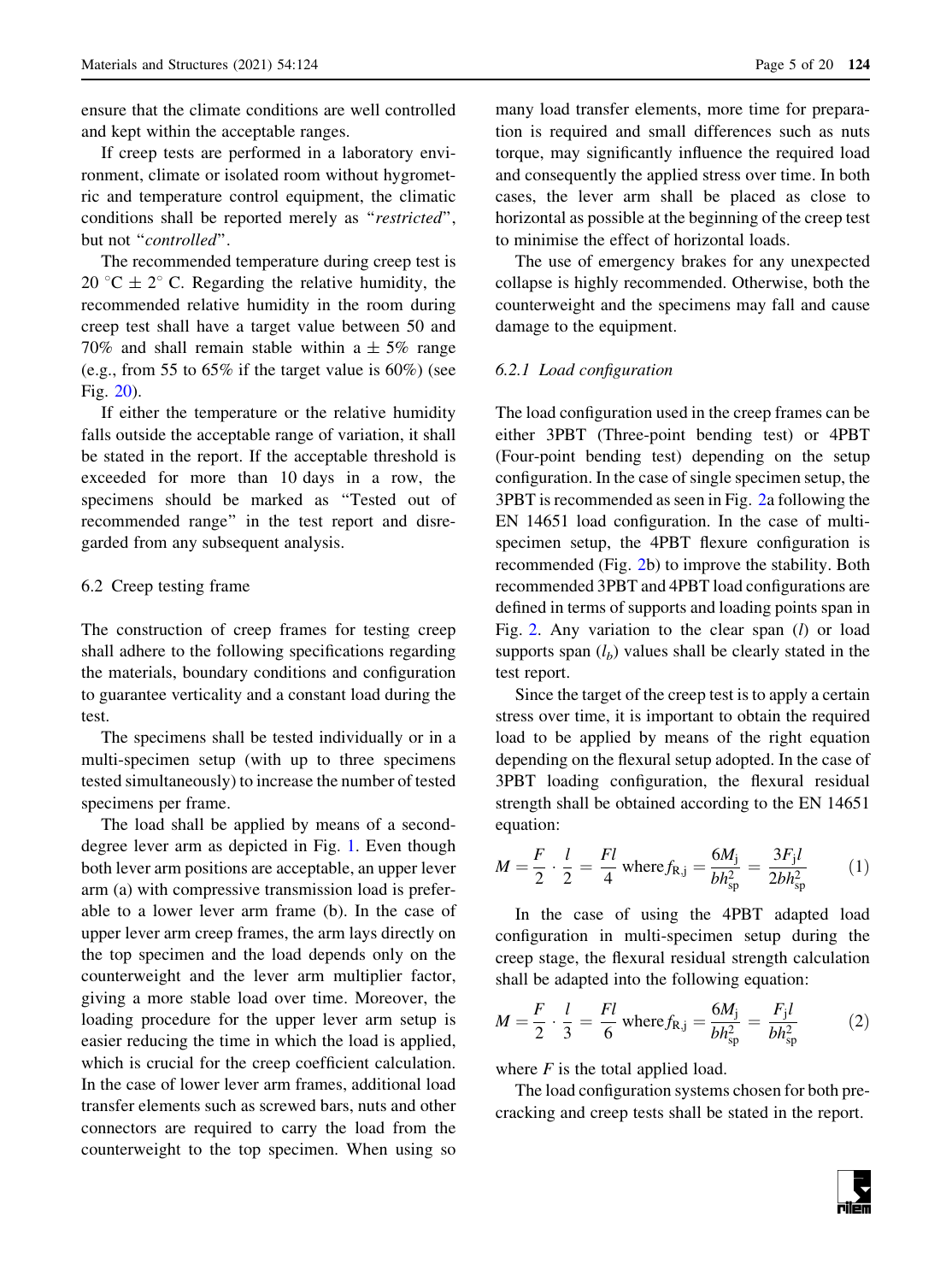<span id="page-5-0"></span>

Fig. 1 Creep frame scheme options: a creep frame with upper lever arm and compressive transmission load and b creep frame with lower lever arm and tensile transmission load.



Fig. 2 Recommended flexure load configurations: a EN 14651 3PBT flexural setup and b 4PBT adapted set-up.

#### 6.2.2 Single or multi-specimen

A single specimen test setup is recommended since it requires a simpler procedure due to the fewer intervening elements. However, single specimen setups also require more creep frames and testing area in the facilities. Therefore, the multi-specimen setups are also accepted to increase the efficiency if the recommended conditions are assured.

In the multi-specimen configuration, it shall be ensured that the individual deformation or sudden collapse of one specimen does not compromise the stability of the rest of the specimens, the load in the frame or the continuity of the creep test for the remaining specimens. In order to avoid this influence between the specimens, load transfer plates shall be located between the specimens and thus provide a certain independence to the specimens. The load transfer plates carry the load and supporting rollers and, if possible, steel blocks as emergency brakes that may stop a broken specimen before the collapse.

The recommended setups for both single and multispecimen options, (a) and (b) respectively, are



presented in Fig. [3](#page-6-0). Alternatively, the setups (c) and (d) can be also accepted. In the case of ASTM configuration (d), shall only be accepted for single specimen setup.

The recommendation of using transfer plates between specimens makes test setups with inverted specimens irrelevant. Therefore, in all cases it is recommended to place all the specimens with the notch at the bottom face as seen in Fig. [3.](#page-6-0) Inverted specimens as shown in Fig. [4](#page-6-0) are not recommended since crack propagation or recovery could be blocked if detached concrete small pieces falls into the notch. Multi-specimen configurations without transfer plates such as those in Fig. [4](#page-6-0) are not recommended since the boundary conditions cannot be assured without wellconstructed supports.

It is important to highlight that, in the case of a multi-specimen setup, the weight of different rollers, plates, brakes and any other elements shall be considered as additional load applied onto the specimens below. Table [1](#page-7-0) specifies the elements that shall be considered in the calculation of the real applied load for each specimen, at the corresponding position,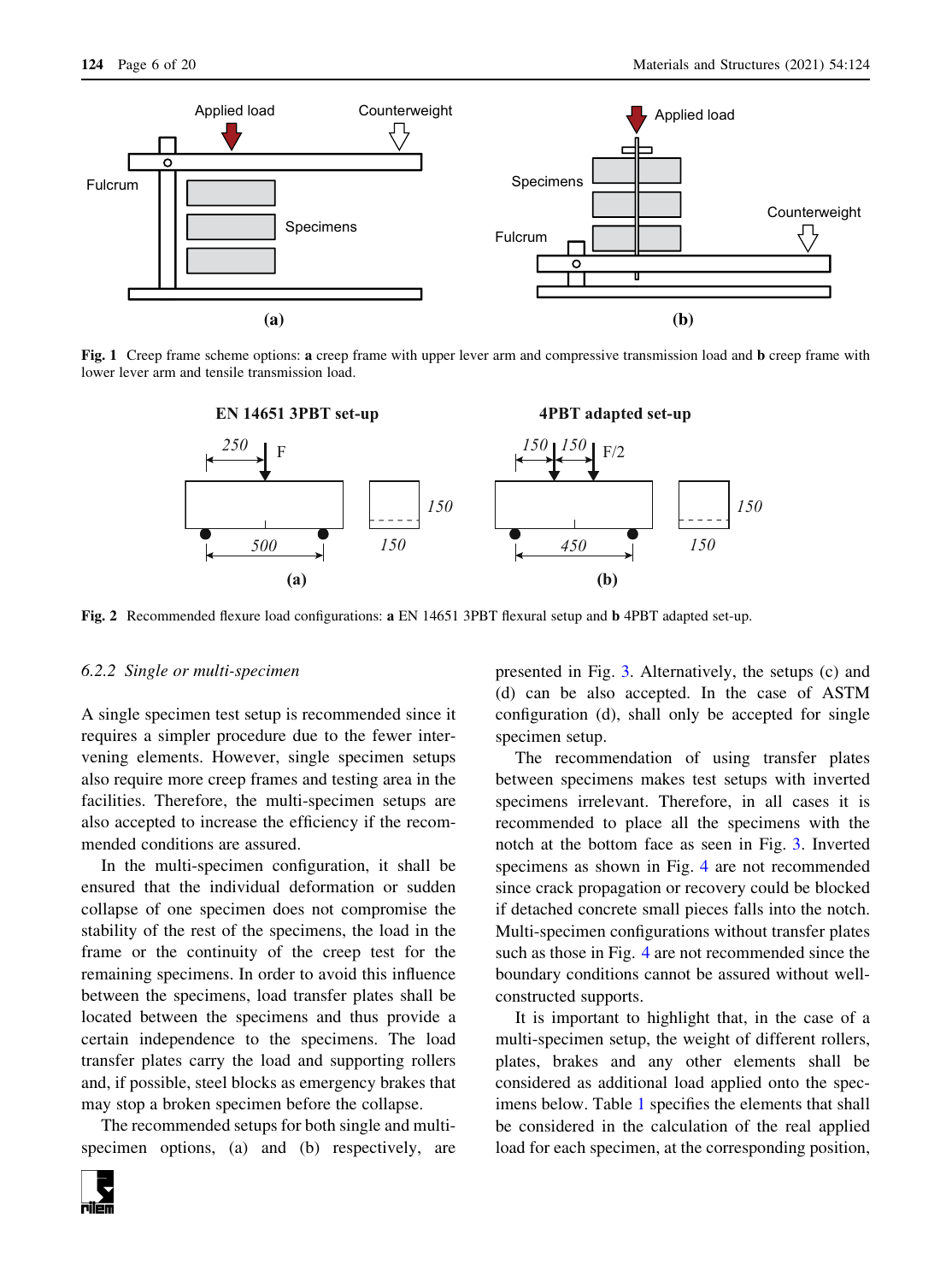<span id="page-6-0"></span>

Fig. 3 Recommended creep test set-ups



Fig. 4 Not recommended creep test configurations

where a schematic of the multi-specimen setup has been included identifying all the elements. Note that the transfer plate self-weight includes the self-weight of the load and supporting rollers.

The duration of stacking the specimens shall not exceed 30 min. Depending on the FRC performance and the creep index, the deadload of the upper specimens and transmission elements shall represent a certain load percentage of the required sustained stress  $f_{R,c}$  not larger than 15%. The multi-specimen setup shall assure that the bottom specimen will not exceed the 15% of the expected sustained stress  $f_{R,c}$ , at any step of the recommended creep procedure. Therefore, if mounting a three-specimens column, the deadload of the bottom specimen when stacked unloaded will exceed the 15% of  $f_{R,c}$ , then only two specimens shall be mounted in the frame for the creep test to assure this condition.

### 6.2.3 Support boundary conditions

In the Round-Robin Test report performed by the RILEM TC 261-CCF [\[21](#page-19-0)], a classification of the different support boundary conditions was defined. This classification is based on the three degrees of freedom shown in Fig. [5](#page-7-0): (I) rotation around the  $X$  axis, (II) rotation around the  $Z$  axis, and (III) displacement along the  $X$  axis. The  $X$  axis corresponds to the longitudinal axis of the specimens.

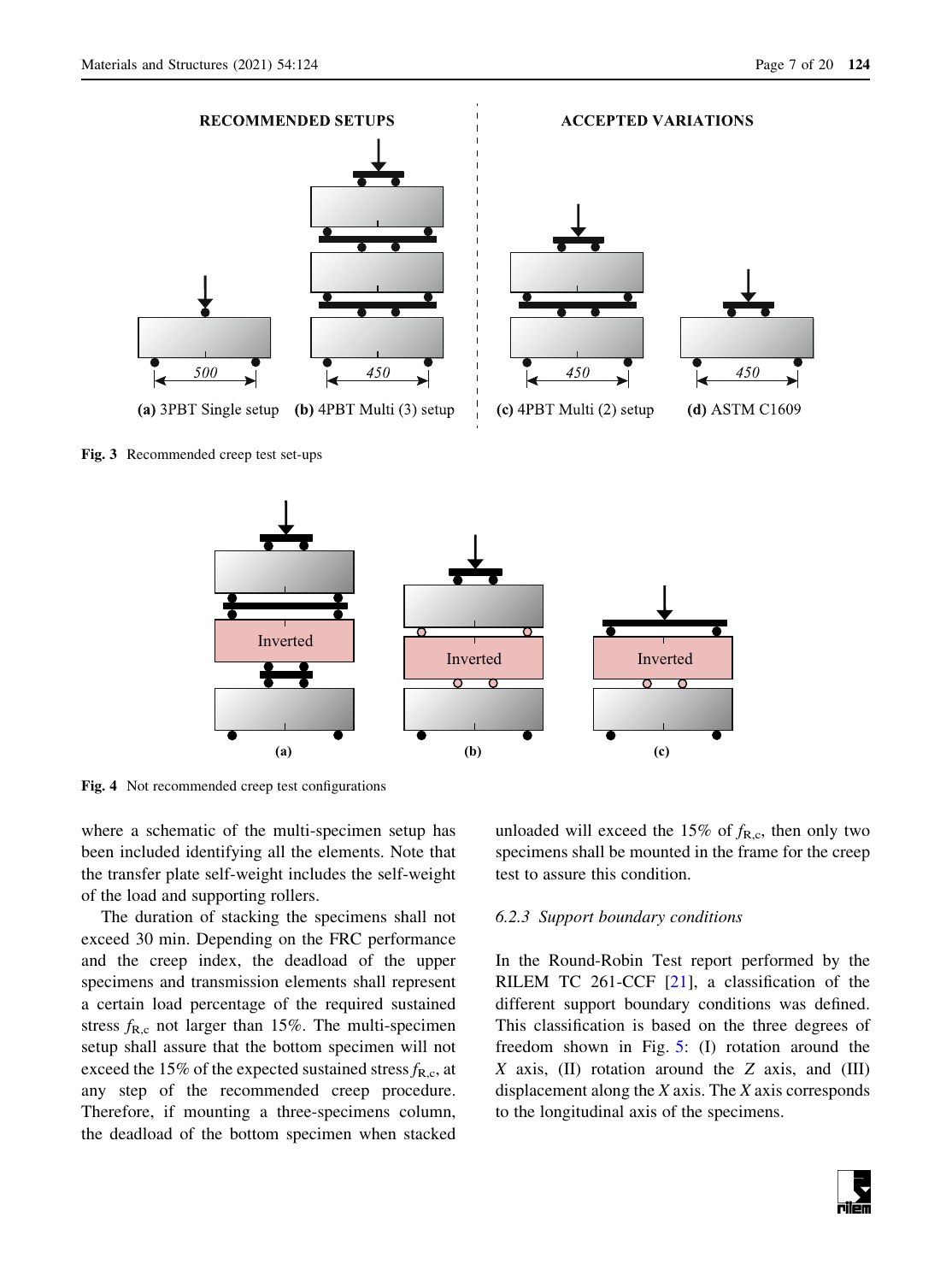<span id="page-7-0"></span>Table 1 Elements to be considered in the load calculation

| Element self-weight                | Specimen |        |               |             |
|------------------------------------|----------|--------|---------------|-------------|
|                                    | Top      | Middle | <b>Bottom</b> |             |
| a) Applied load F                  | Χ        | X      | X             |             |
| b) Load transfer plate and rollers | X        | X      | X             | b)          |
| c) Top specimen weight             |          | X      | X             | Top         |
| d) Transfer plate and rollers      |          | X      | Χ             | $-d$        |
| e) Middle specimen weight          |          |        | X             | Middle<br>e |
| f) Transfer plate and rollers      |          |        | X             | ← f)        |
|                                    |          |        |               |             |





Bottom:

 $\overline{B}$ 

Fig. 6 Recommended degrees of freedom for the roller support

Different support conditions are defined by a threeletter symbol, each letter corresponding to each of the abovementioned degrees of freedom. Each letter can be either X (restrained) or O (unrestrained, free movement). Considering this classification and the conclusions presented in the RRT report, the recommended support conditions for each load configuration alternatives are defined in Fig. 6.

 $\overline{A}$ 

This recommendation aims to define the recommended support boundary conditions by classifying the degrees of freedom restrained. The supports for the creep test shall be constructed in compliance with these restrictions recommendations and assure the support conditions during the creep test duration. The ASTM C1812 [\[22](#page-19-0)] standard provides instructions for support construction that can be used as reference.

 $OOX$ 

6.3 Transducers and electronic devices

# 6.3.1 CMOD or deflection

The CMOD or deflection evolution through time shall be measured and recorded throughout the creep test duration. For this purpose, two different types of electronic transducers are recommended: clip gauges and linear variable displacement transducers



Bottom

XOX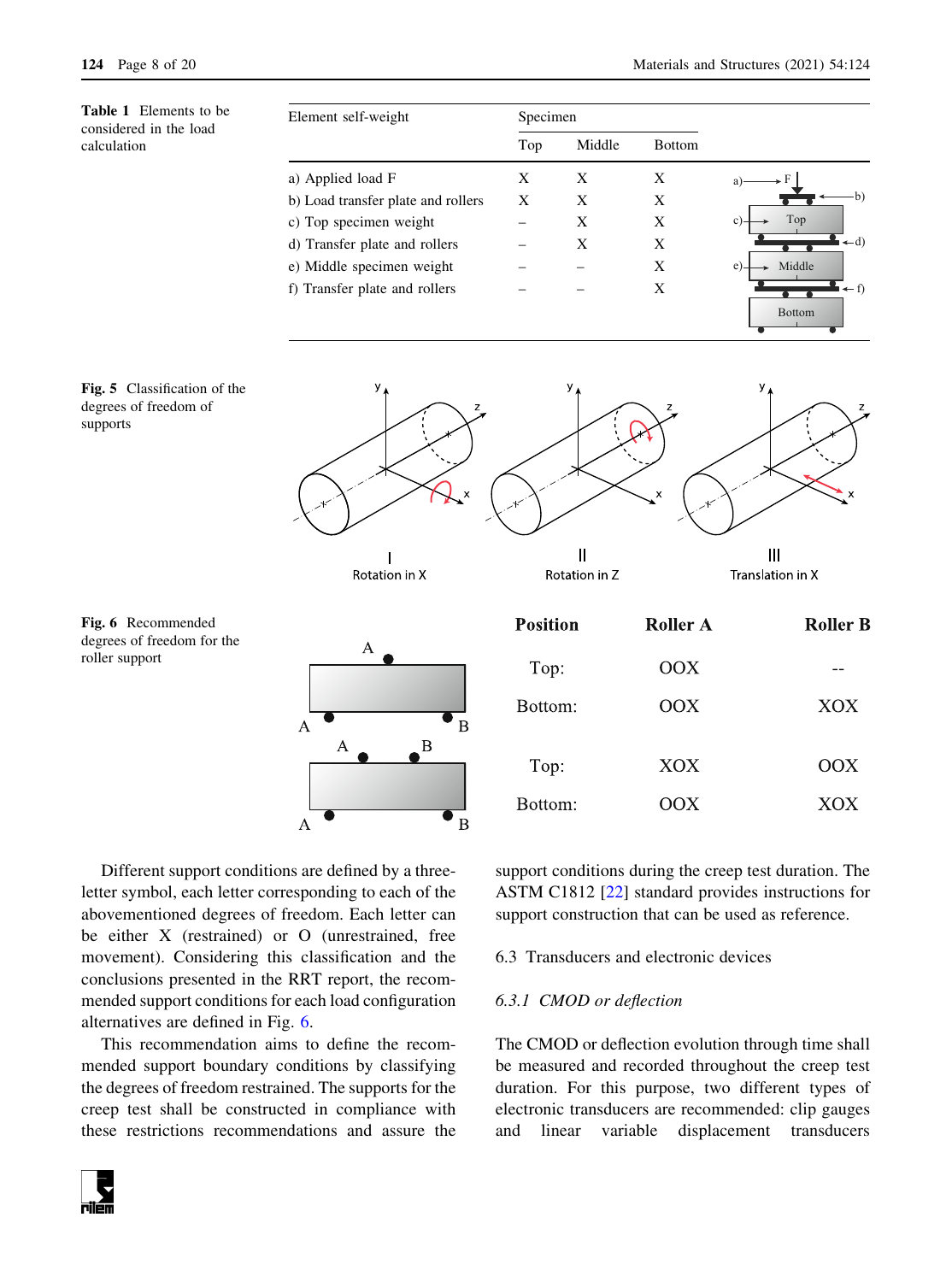<span id="page-8-0"></span>(LVDTs). The use of Pi-shape displacement transducers is acceptable in the same conditions as the clip gauges. The use of DEMEC gauge studs or dial gauges is not recommended.

In the case of creep test setups described in Fig. [3](#page-6-0) with notched specimens, it is highly recommended to measure the CMOD according to EN 14651. Although direct CMOD measurement with clip gauge is preferred, the use of LVDTs is highly extended and accepted if the proper conversion is done. Alternatively, in those cases where deflection  $(\delta)$  is measured instead of CMOD, deflection values shall be converted to CMOD values in compliance with EN 14651.

On the contrary, if the creep setup to be performed is in Fig. [3d](#page-6-0) with unnotched specimens, deflection shall be measured according to ASTM C1609 since the CMOD cannot be measured.

Clip gauge displacement transducers shall be mounted under the specimen across the notch mouth, parallel to the longitudinal axis of the specimen and centred over its width, such that the distance y between the bottom of the specimen and the line of measurement is 5 mm or less.

When LVDTs are used, the distance between the two measuring points shall not exceed 50 mm, as shown in Fig. 7. The transducers shall be mounted under the specimen, parallel to its longitudinal axis and centred along its width, such that the distance y between the bottom of the specimen and the line of measurement is less than 20 mm. LVDTs shall have a resolution of at least 0.001 mm and the maximum permissible error shall be  $\pm$  0.005 mm.

As per EN 14651, in those cases where the line of measurement is placed at a distance y from the bottom

surface of the specimen, the CMOD value shall be determined from the measured  $CMOD<sub>v</sub>$  value by means of the following equation:

$$
CMOD = CMOD_y \cdot \left(\frac{h}{h+y}\right) \tag{3}
$$

The use of a data acquisition system (DAS) for a continuous reading is recommended. For both loading and unloading phases, the recommended recording rate for CMOD is one reading per second (1 Hz) to a proper definition of the loading and unloading section plot. Moreover, this recording rate provides useful information for the understanding of any unusual or sudden deformations and how fast and steady is the load applied. The recommended recording rate for the CMOD values during the long-term test phase is one reading every 1800s.

In those cases where the transducers are not continuously connected to a DAS during the creep test, deformation shall be manually registered in compliance with the minimum reporting ages stated in Sect. [7.2.5,](#page-12-0) at least at 6 and 12 h, 1, 2, 3, 5, 7, 14 and 30 days for the first month and once a month (in 30 days lapses) until the end of the creep test.

#### 6.3.2 Temperature and relative humidity

Temperature and humidity measurement devices are required in the climate room to monitor and record the evolution of the environmental conditions during the creep test. It is recommended to connect the Temperature and humidity measurement devices to the DAS for a continuous recording. The recommended recording rate for the temperature and relative humidity



Fig. 7 LVDT location and measuring points distance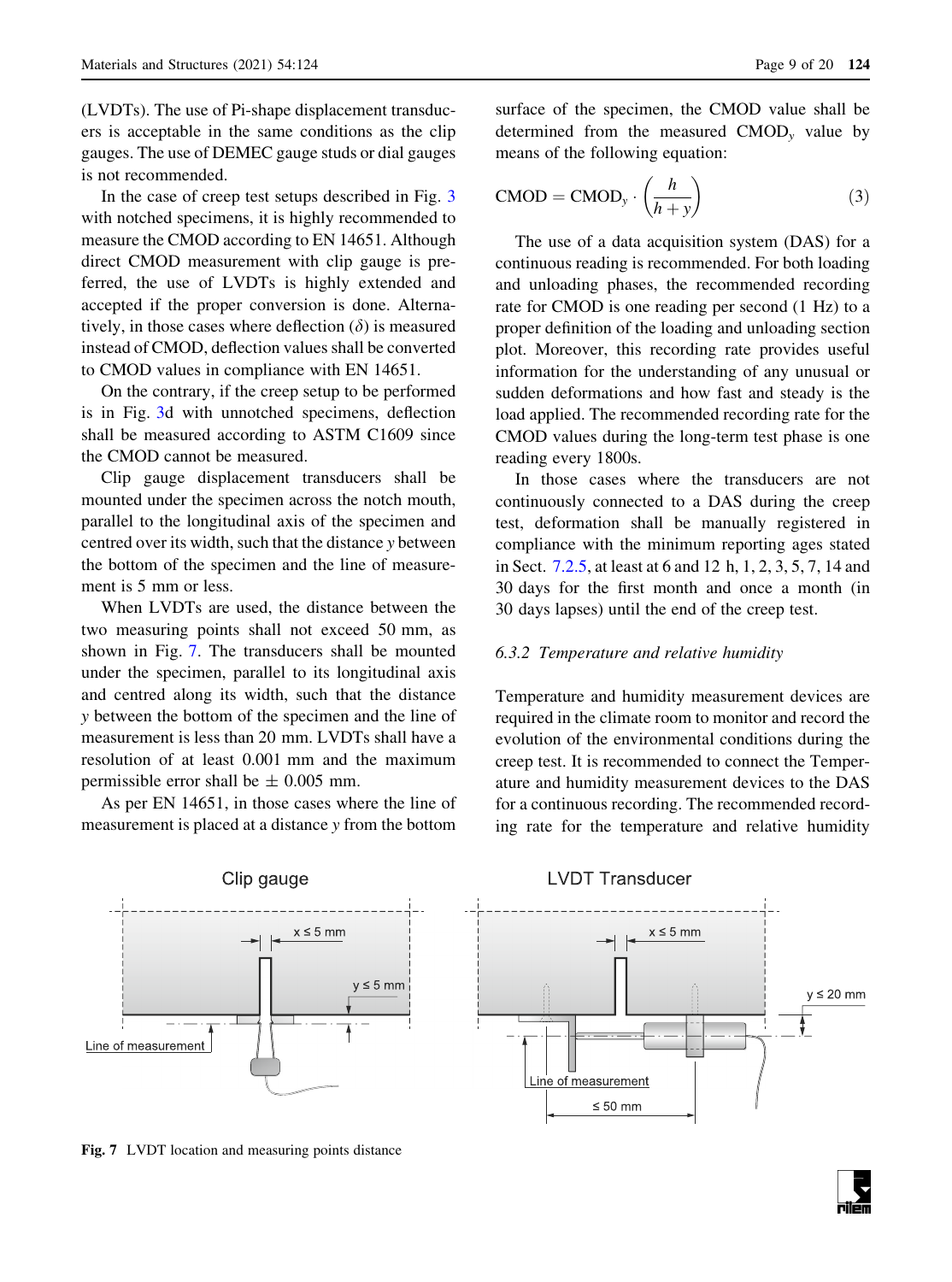<span id="page-9-0"></span>values during the creep test is one reading every 1800s as recommended for CMOD measurement. If on the contrary, the measurement device is not connected to a DAS, both temperature and relative humidity shall be manually registered twice a day (day/night) which corresponds to the minimum environmental conditions reporting ages. Thus, the evolution of environmental conditions can be plotted as required.

A figure showing the evolution of both temperature and relative humidity over time with two readings per day (day/night) during the entire creep test duration shall be included in the test report as explained in Sect. [8.3](#page-15-0). A sample of environmental conditions evolution figure is illustrated in Fig. [20.](#page-16-0)

### 7 Test procedure

The general test procedure can be divided in three main stages: pre-cracking stage (O-D), creep stage (D-H) and post-creep stage (H–K), as shown in Fig. 8.

#### 7.1 Pre-cracking stage

#### 7.1.1 Preparation of specimens

The specimens shall be prepared and positioned for pre-cracking under flexure following the setup in EN 14651.

In the case of multi-specimen creep test setup, depending on the number of specimens to be tested simultaneously in the frame, it is highly recommended to pre-crack more specimens of the same mix than strictly required so that the best subset of specimens

with minimum creep index variation can be selected. Table [2](#page-10-0) below defines the recommended minimum number of specimens to pre-crack depending on the specimens simultaneously tested in the creep frame to avoid relevant creep index scatter.

The pre-cracked specimens not intended for testing in the creep frame can be used as reference specimens for shrinkage control, as explained in Sect. [7.3](#page-12-0). Any extra specimens not needed for either the creep or the shrinkage tests can be stored as backup specimens. Backup specimens shall be stored in the creep test ambient conditions and supported on their side (turned  $90^\circ$ ).

## 7.1.2 Pre-cracking test

The flexural pre-cracking tests shall follow the 3PBT load configuration in compliance with EN 14651 and transducers shall be located in compliance with Fig. [7](#page-8-0) limitations. Specimens shall be pre-cracked according to ASTM C1609/C1609M only in those cases where the load configuration shown in Fig. [3](#page-6-0)d) is the one selected for the creep tests.

In the case of testing machines where the CMOD is controlled, a constant CMOD rate of 0.05 mm/min is to be used up to a CMOD of 0.1 mm, which is to be increased to  $0.2 \text{ mm/min}$  after that until the CMOD<sub>pn</sub> is reached.

The CMOD deformation before unloading  $(CMOD_p)$  shall reach  $CMOD_{pn}$  and should not exceed  $\text{CMOD}_{\text{pn}} + 0.02 \text{ mm}$ . The CMOD<sub>pn</sub> value shall be 0.5 mm, which corresponds to the residual stress equal to  $f_{R,1}$ .



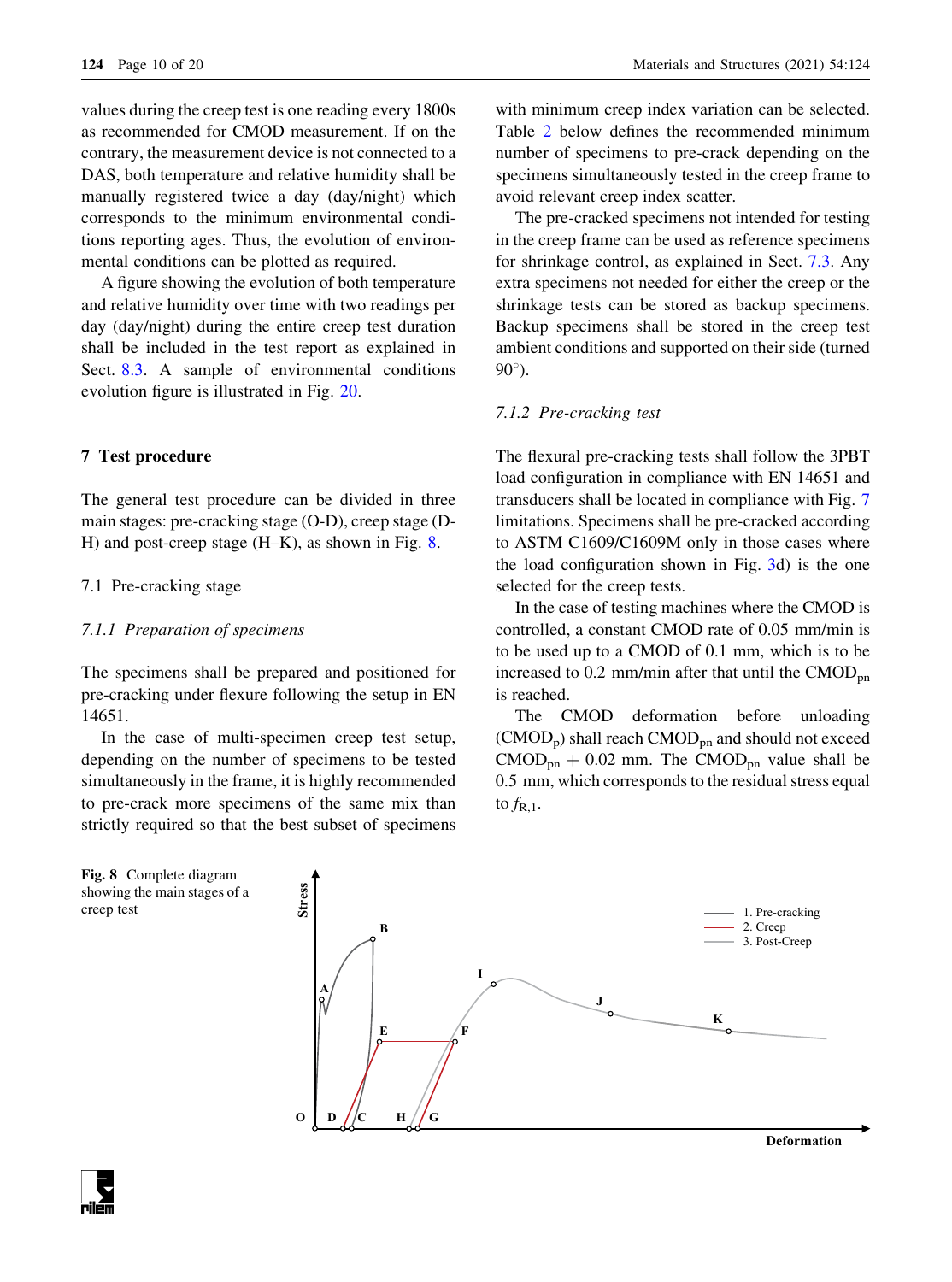<span id="page-10-0"></span>Table 2 Recommended number of specimens to pre-cracked depending on the specimens simultaneously tested per frame

| Specimens to be pre-cracked |  |  |
|-----------------------------|--|--|
|                             |  |  |
|                             |  |  |
|                             |  |  |
|                             |  |  |

Once the nominal pre-cracking level  $\text{CMOD}_{\text{pn}}$  is achieved, the specimen shall be unloaded immediately at a CMOD rate of 0.2 mm/min. Once the specimen has been fully unloaded (CMOD<sub>pri</sub>), the DAS shall remain recording for 10 additional minutes while delayed recovery deformations occur ( $\text{CMOD}_{\text{pr}}$ ).

In the case of deflection-controlled testing machine, all the above defined parameters shall be transformed into deflection parameters using the conversion equation in EN 14651.

The parameters to be obtained from the precracking test are defined in Fig. 9. A graphical description is given below for either hardening or softening residual performance.

#### 7.1.3 Storage after pre-cracking

Once registered the residual deformation  $\text{CMOD}_{\text{pr}}$ , the specimen shall be removed from the testing machine and moved into the climate room of the creep test for adapting to the environmental conditions of the longterm test prior to being positioned in the creep frames.

Since the specimens are cracked, they shall be stored supported on their side (turned  $90^{\circ}$ ) to avoid



Fig. 9 Pre-cracking stage parameters definition for both hardening and softening behaviour FRC specimens.

crack opening deformations due to the self-weight of the specimen.

The transducers shall not be removed from the specimens and shall be conserved in identical position as during the pre-cracking test. If not possible, two DEMEC studs shall be located at both side of the specimen to measure any variation during the storage and positioning.

#### 7.2 Creep stage

## 7.2.1 Load calibration

The load shall be adequately controlled during the creep test. It is strongly recommended to place a load cell over the top specimen to assess the load applied. This will allow monitoring the load in each frame and it will help adjust the load if a deviation is noticed at any point. In the case of the lower lever arm setup, the use of a load cell for control is not only recommended but required.

If the upper lever arm setup is used without load cell monitoring, the counterweights load shall be calibrated prior to the positioning of the specimens by placing a load cell at the same location as the specimens. At the end of the creep test, and once the specimens were removed, the counterweights shall be again assessed to assure that there was no load variation during the long-term test duration.

It is recommended to use a class 1 load cell according to EN ISO 7500–1:2018 (relative accuracy error  $\pm$  1%). The load cell capacity shall not be more than five times the applied load.

## 7.2.2 Creep index  $(I_c)$  or stress level

The objective of the flexural creep test is to induce a certain level of stress in the cracked FRC specimens. Since both 3PBT and 4PBT load configurations can be used, the expression ''load level'' can be confusing since the load depends on the load configuration chosen. In consequence, the terminology to be used is either "stress level" or "creep index".

The creep index  $(I_c)$  or stress level is defined as the ratio of applied stress during the creep stage  $(f_{R,c})$  to the residual strength at  $\text{CMOD}_{p}$  ( $f_{R,p}$ ). In the case of flexural creep test in the cracked state, the service limit state is usually related to  $CMOD<sub>p</sub> = 0.5$  mm.

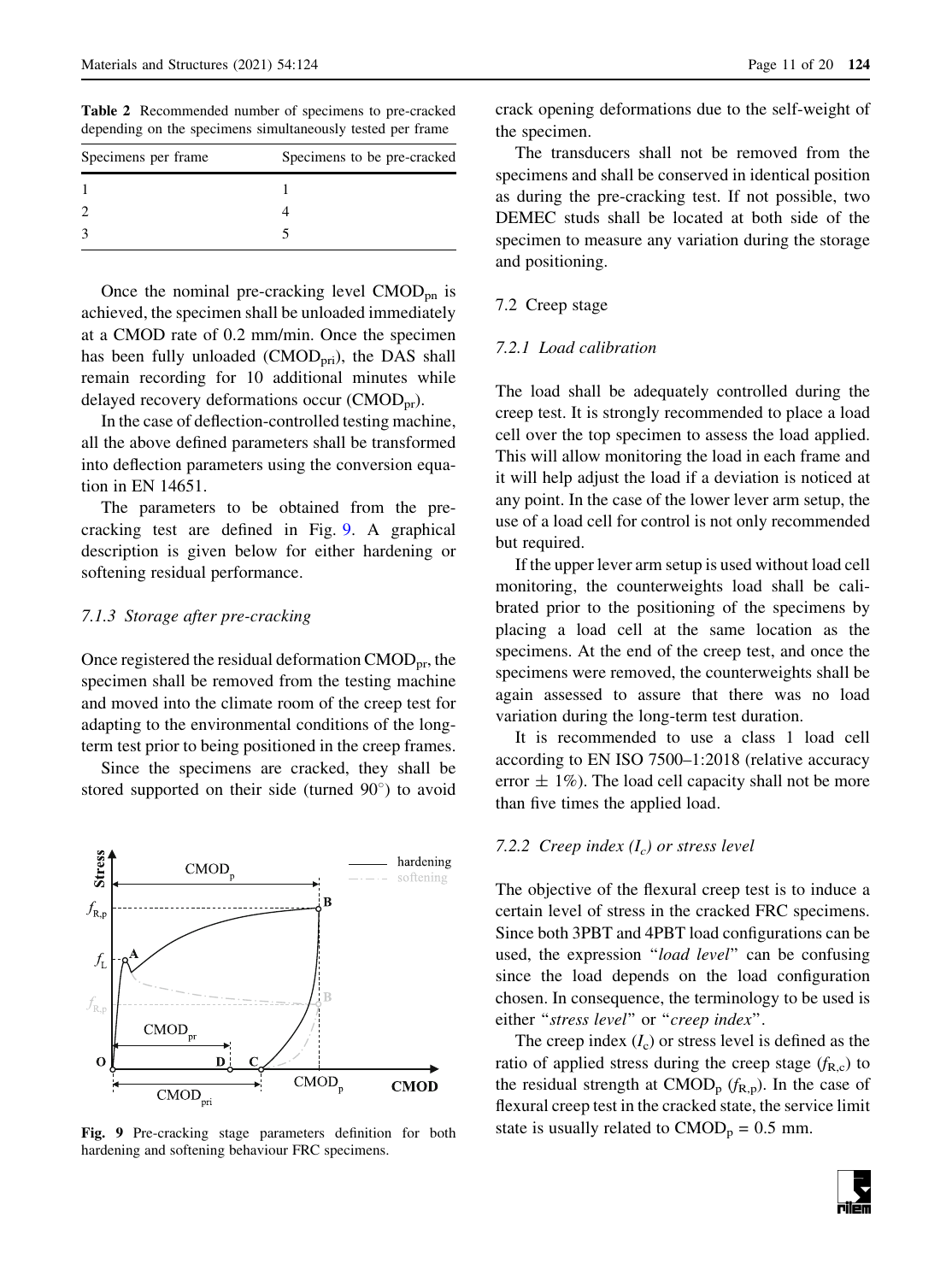<span id="page-11-0"></span>

Fig. 10 Specimens mounting procedure: a locate bottom specimen and reset the first transducer, b place the transfer plate and the middle specimen and reset the second transducer,

The recommended nominal creep index  $(I_c)$  for the flexural creep test is 50% of  $f_{R,p}$  at CMOD<sub>p</sub> = 0.5 mm, which is equal to 50% of  $f_{R,1}$ .

The acceptable range of variation for the applied stress in this procedure recommendation shall be  $\pm$ 5% of  $f_{\text{R.c.}}$  All specimens tested out of the accepted creep index range shall be identified in the test report as tested out of limits.

This creep index recommendation is given as reference for comparison purposes of the long-term behaviour of different FRCs but not as reference related to in-situ creep conditions. On the contrary, if the scientific research at different situations is the purpose of performing this flexure creep test recommended procedure, different creep index values can be adopted.

#### 7.2.3 Preparation and positioning of test specimens

Prior to positioning the specimens in the frames, the DAS system shall start recording with the recommended recording rate for loading phase of 1 Hz (one reading per second) as defined in Sect. [6.3.1.](#page-7-0)

In the case of the single specimen creep test configuration, the specimen shall be positioned in the frame in the same way as in pre-cracking test. Once the specimen is positioned, the transducer is connected to the DAS, the load cell is placed and centred, and the load is applied.

In the case of the multi-specimen creep test setup, the specimens shall be stacked in a column before the





c place the second transfer plate and the top specimen and reset the third transducer, d finally place the load transfer plate and induce the load into the frame.

load is applied, as depicted in Fig. 10. The mounting of the specimens shall be done step by step. Firstly, the bottom specimen is positioned in the frame, the LVDT transducer is connected to the DAS and the first zero is registered (Fig. 10a). After that, the first transfer plate between specimens and the middle specimen are positioned (Fig. 10b). Since the LVDT of the bottom specimen is already connected, the CMOD deformation due to the weight of the transfer plate and the middle specimens are registered. Once the second LVDT is connected and the second zero registered, the next transfer plate and the top specimen are positioned (Fig. 10c). When the last LVDT is connected and the corresponding zero registered, the column is ready for the loading process to start, as all the specimens in the column are registering CMOD deformations (Fig. 10d). The duration of stacking the specimens shall not exceed 30 min and the stress induced by the deadload over the bottom specimen when stacked shall not exceeds the 15% of the expected sustained stress  $f_{\rm R.c.}$ 

## 7.2.4 Load application

At the beginning of the creep stage, the load shall be steadily applied at a constant rate, avoiding sudden variations. It is recommended that the load application takes at least 30 s and no more than 5 min (30 s  $lt t_{ci}$ .  $< 5$  min). In the case of the multi-specimen setup, the duration of stacking the specimens shall not exceed 30 min. The stacking time does not count for the  $t_{ci}$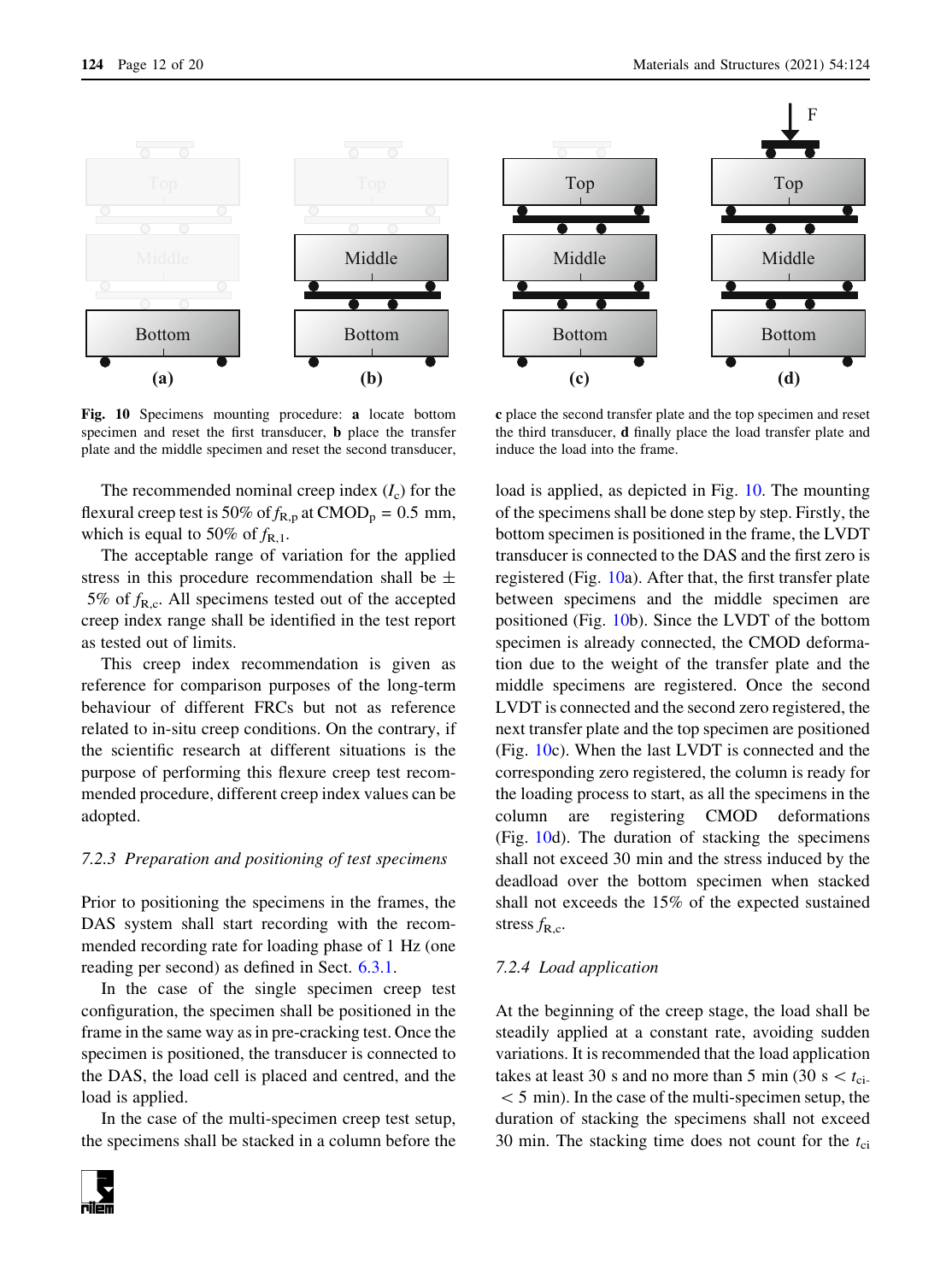<span id="page-12-0"></span>

Fig. 11 Instantaneous  $CMOD_{ci}$  and short-term  $CMOD_{ci}$ <sup>15</sup> definition



Fig. 12 Creep stage parameters

since the load and deformation caused by the upper specimens are very short.

The instantaneous  $CMOD<sub>ci</sub>$  is defined as the CMOD measured once the desired sustained stress  $f_{R,c}$  is reached. Moreover, this recommendation defines the CMOD value measured 15 min after the start of the loading process as the short-term deformation  $\text{CMOD}_{ci}^{15}$  as shown in Fig. 11. It is difficult to reach a consensus regarding either instantaneous or short-term deformation shall be considered for the creep coefficient calculation. This recommendation assumes the short-term deformation  $CMOD<sub>ci</sub><sup>15</sup>$  as reference since it leads to more homogenous creep coefficient values as assessed in the report published by the RILEM Technical Committee 261-CCF [[21](#page-19-0)].

## 7.2.5 Test duration and reporting ages

The recommended minimum time duration of the creep test shall be at least 6 months, but preferably 12 months.

During the long-term test, the DAS recommended recording rate for the CMOD values is one reading every 1800s. If CMOD deformations are manually registered, the minimum recording rate shall be in compliance with the reporting ages requirements. The recommended reporting ages for the total delayed  $\text{CMOD}_{ct}$  are at least at 6 and 12 h, 1, 2, 3, 5, 7, 14, 30 days, and once every 30 days afterwards (that is, 60, 90, 120 days and so on) until the end of the creep test.

Temperature and humidity readings shall also be reported at the same reporting ages as the creep deformations.

The typical stress-displacement curve during the creep stage is presented in Fig. 12, where the main parameters of the delayed phase are defined.

#### 7.2.6 Unloading and storage

Prior to unloading the specimens, the DAS system shall be switched to the recommended recording rate for unloading phase of 1 Hz defined in Sect. [6.3.1](#page-7-0).

Specimens shall be unloaded once the delayed phase is over, but they shall not be removed from the creep frames for 30 days. During this period, both the elastic and delayed recovery deformations will be measured and recorded as depicted in Fig. [13.](#page-13-0) The residual elastic deformation CMOD<sub>cri</sub> shall be registered once the lever arm is lifted and the load fully removed. The residual delayed  $\text{CMOD}_{\text{crd}}$  after the end of the unloading ramp shall also be recorded at 1, 7, 14 and 30 days after unloading.

The load shall be steadily removed at a constant rate, avoiding sudden changes. It is recommended that the load removal takes at least 30 s and no more than 5 min. In the case of the multi-specimen setup, only the top load transfer plate shall be removed, but the specimen column shall remain stacked stable without load for 30 days. As described in Sect. [6.2.2](#page-5-0), meanwhile the specimens rest stacked, the stress induced to the bottom specimen by deadloads shall not exceed the 15% of the sustained stress  $f_{\text{R.c}}$ , so that the deformations derived from this residual load could be disregarded.

#### 7.3 Shrinkage test

The use of shrinkage specimens is recommended to assess the influence in the crack opening due to shrinkage of concrete between measuring points. If we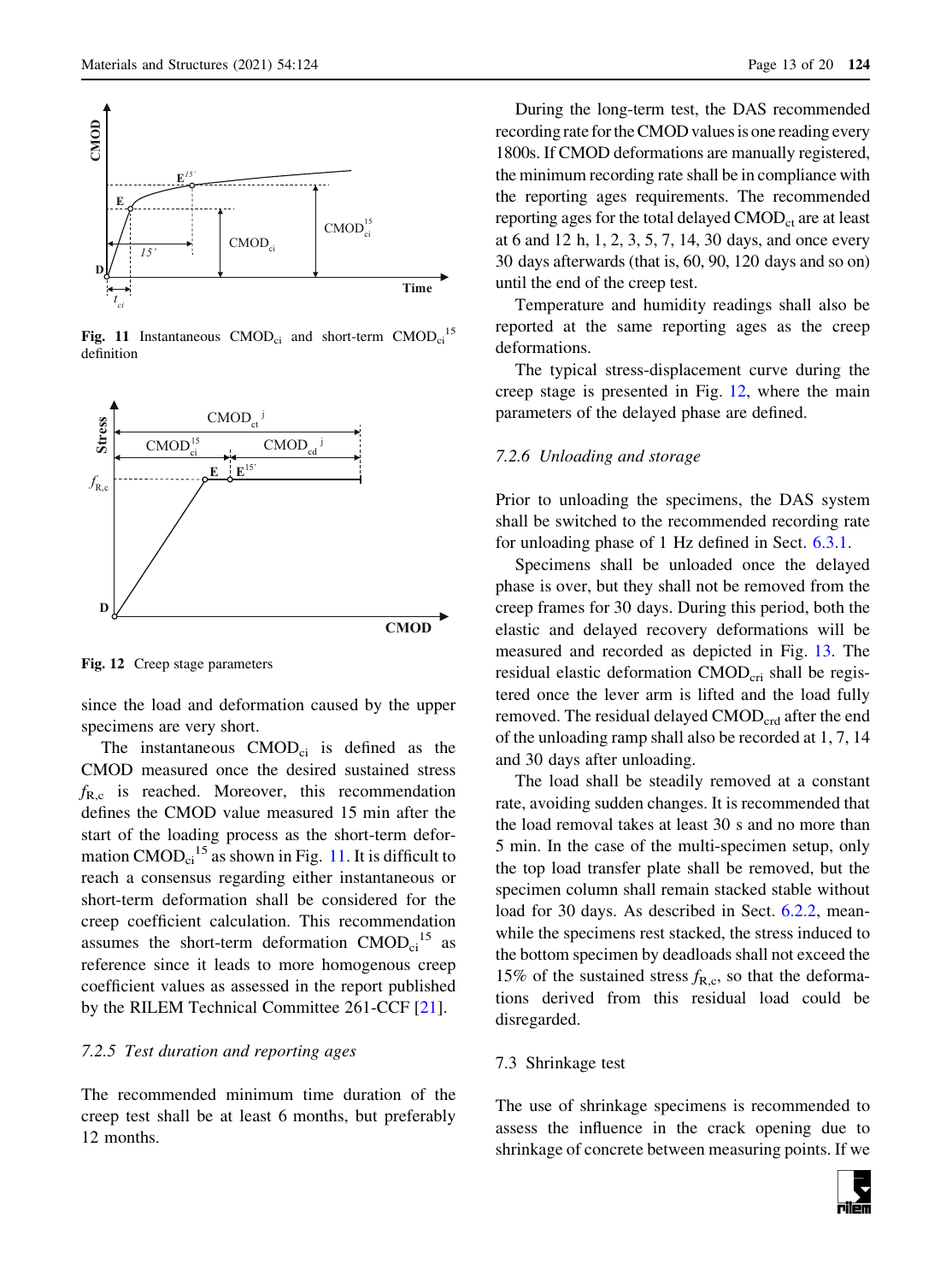<span id="page-13-0"></span>

Fig. 13 Unloading phase parameters

consider that clip gauges provide a direct CMOD measure and the distance between measuring points is the notch width, shrinkage should not have any significant effect and thus, shrinkage tests are not necessary but recommended if clip gauges are used.

In those cases where the CMOD is measured with LVDTs according to Fig. [7](#page-8-0), concrete shrinkage produces a distance reduction between the measuring points, as illustrated in Fig. [14](#page-14-0). In order to consider this effect, shrinkage effect  $(CMOD_{cs}^{\{j\}})$  shall be evaluated by registering the variation in time between the measuring points of a control FRC specimen subjected to no load other than its self-weight. Therefore, at least one control FRC specimen per batch shall be placed in flexure position near the creep frame where the batch is being tested in creep to ensure the same environmental conditions during the shrinkage test.

The size of the specimen shall be the same as the specimens tested in creep and shall be pre-cracked at the same  $\text{CMOD}_{\text{on}}$  as the specimens destined for the creep tests. Shrinkage deformations shall be measured in the same way as creep deformations: the same type of transducer shall be used and placed in the same position as in the creep test specimens. The support boundary conditions for the shrinkage specimens shall be the same as in the creep test. In those cases where the reference measure was deflection instead of CMOD, the same conversion explained in Sect. [6.3.1](#page-7-0) shall be done.

Since shrinkage produces a length reduction, the  $\text{CMOD}_{\text{cs}}$ <sup> $\text{J}$ </sup> is a negative value. In order to obtain the real value of  $\mathsf{CMOD}_\mathsf{ct}^{-\mathsf{j}},$  the measured  $\mathsf{CMOD}_\mathsf{ctm}^{-\mathsf{j}}$  shall be corrected by applying the following equation:

$$
CMOD_{ct}^{j} = CMOD_{ctm}^{j} - CMOD_{cs}^{j}
$$
 (4)

As it can be seen in Fig. [15](#page-14-0), the real  $CMOD<sub>ct</sub>$ becomes higher than measured after the shrinkage correction.

#### 7.4 Post-creep stage

The post-creep flexure test shall be performed following the instructions given in the EN 14651 standard in the 3PBT configuration as used for pre-cracking tests. In the case of a testing machine controlling the CMOD, the test should be performed at a constant CMOD rate of 0.2 mm/min.

The post-creep bending test will be deemed completed when a CMOD deformation of 4 mm is reached. After that, the specimen shall be unloaded and there is no need to record any further deformations. When the instrumentation is removed, the specimen shall be split into two halves and the fibres in both faces of the crack shall be counted.

In the case of a testing machine controlling deflection, all the above defined parameters shall be transformed into deflection parameters as explained in EN 14651.

## 7.5 Complete diagram for creep test

Once the curves of the three main stages (precracking, creep and post-creep) are assembled, the post–creep residual strength parameters can be obtained as defined in Fig. [16](#page-15-0). If the level of deformation corresponding to  $\text{CMOD}_2$ ,  $\text{CMOD}_3$  or  $\text{CMOD}_4$ is reached during the creep stage, the corresponding residual strength shall not be considered in the report.

#### 7.6 Fibre counting

After the post-creep bending test, the specimens shall be split into two halves and the fibres crossing the cracked section be counted. Three different regions (top, middle and bottom) with equal area shall be considered in both faces of the cracked section as depicted in Fig. [17.](#page-15-0) The number of fibres in each region shall be counted and in the case of broken fibres, it is recommended to count only the broken fibres from one of the sides.

The number of fibres  $n_f$  shall be reported in fibres/ cm<sup>2</sup> for each region and face. The fibre density should be similar in all areas for homogeneous behaviour but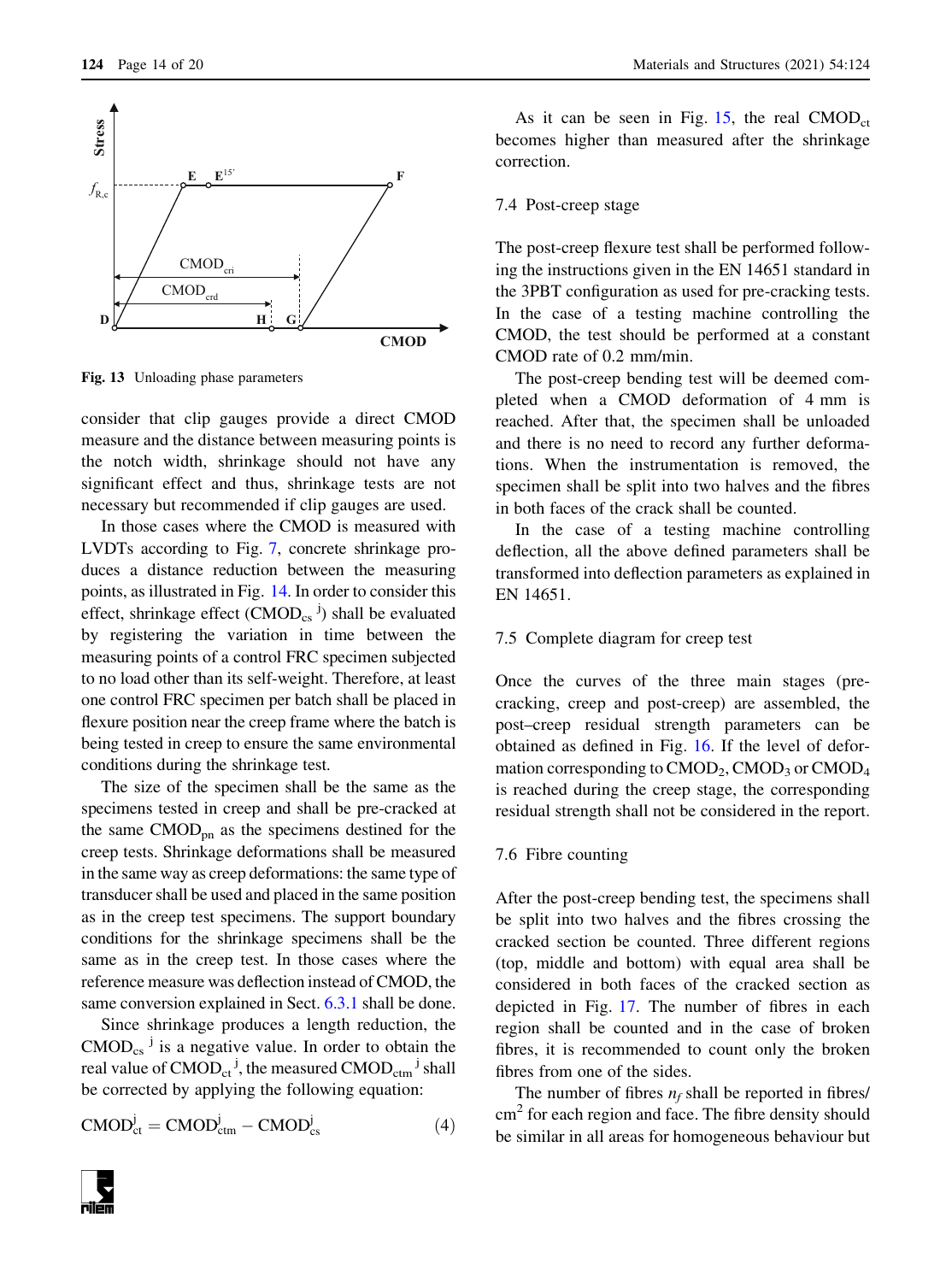

<span id="page-14-0"></span>

Fig. 14 Consideration of shrinkage deformations

Distance between measuring points

Initial position at the starting creep test

Measured CMOD<sub>ctm</sub> during creep test

Shrinkage effect  $\text{CMOD}_{\text{cs}}$  on unloaded specimen

Corrected  $\text{CMOD}_{\text{ct}}$  with the effect of the shrinkage



Fig. 15 Example of delayed CMOD deformation correction considering shrinkage

sometimes the distribution of fibres is not as homogeneous as expected. This parameter could help to explain any atypical behaviour during creep test if the distribution of fibres is not homogeneous.

## 8 Evaluation of test results

## 8.1 Delayed deformations

Delayed deformations shall be represented as CMODtime curves, as seen in Fig. [18](#page-16-0). This representation is the first step in the evaluation of the creep test results. Since the creep curve follows a logarithmic trend, delayed deformations shall be represented against both linear and logarithmic axes. The vertical axis shall represent the CMOD deformations, in microns. In the case of linear representation of time, the horizontal axis shall be divided in 30 days periods, to coincide with the reporting ages. In the case of logarithmic time representation, the horizontal axis shall be divided in decimal logarithm from 1 to 1000 days.

### 8.2 Residual performance after creep test

The complete diagram of the residual performance comprising the three stages of the creep test shall be depicted for each specimen. The residual performance obtained on each stage of the creep test shall be mounted in a Stress-CMOD curve as explained in Sect. [7.5](#page-13-0). The

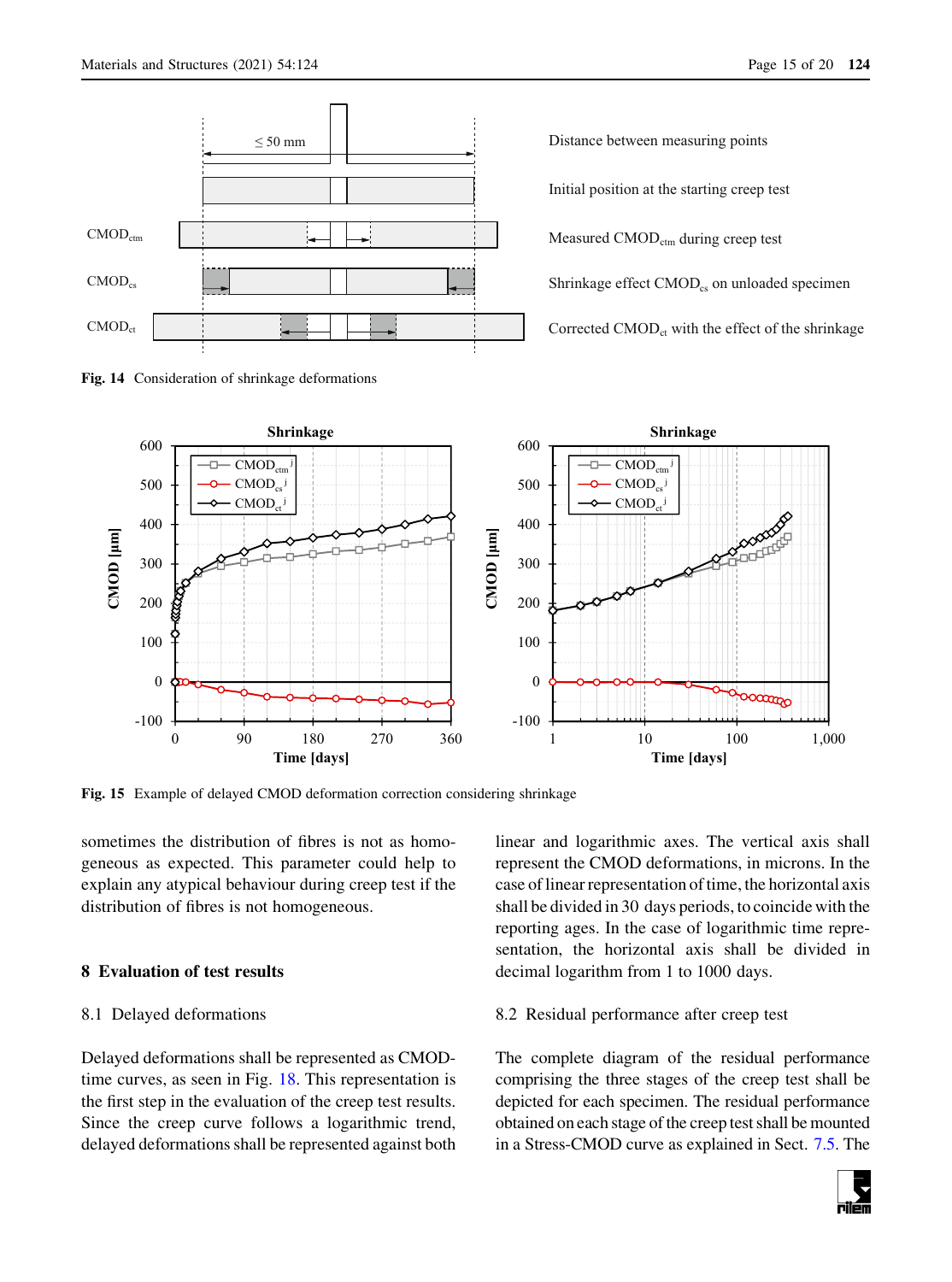<span id="page-15-0"></span>

Face A

vertical axis shall represent the Stress in MPa whereas the horizontal axis shall represent the CMOD deformation in microns as illustrated in the Fig. [19](#page-16-0) sample.

This representation serves to obtain the different residual flexural tensile post-creep strengths as well as to compare the residual performance of the specimens tested in creep to those specimens of the characterization tests.

## 8.3 Environmental conditions

The temperature and humidity readings shall be given in the report at the same reporting ages as for creep deformations.

A figure with the evolution of both temperature and relative humidity over time during the creep test duration with two readings per day (day/night) shall be included in the test report, as illustrated in Fig. [20.](#page-16-0) Furthermore, all unusual temperature or relative humidity deviations shall be reported.

#### 8.4 Creep coefficients

The long-term performance can be evaluated by means of the creep coefficients, defined as the ratio of the delayed deformation at certain time  $(CMOD_{cd}^{\dagger})$ to the short-term deformation  $(CMOD_{ci}^{15})$  as defined in Sect. [7.2.4.](#page-11-0) Since the short-term deformations can refer to both the start of the creep stage and the origin of deformations, two different creep coefficients can be obtained analogously.

Face B Faces A+B

The creep coefficients can be obtained for all the reporting ages, but the following times are recommended as reference for the creep coefficients for the first year of creep test: 30, 90, 180 and 360 days. After the first year, one additional creep coefficient by year shall be calculated. The evolution in time of the creep coefficient can be represented by a fitted power-law line.

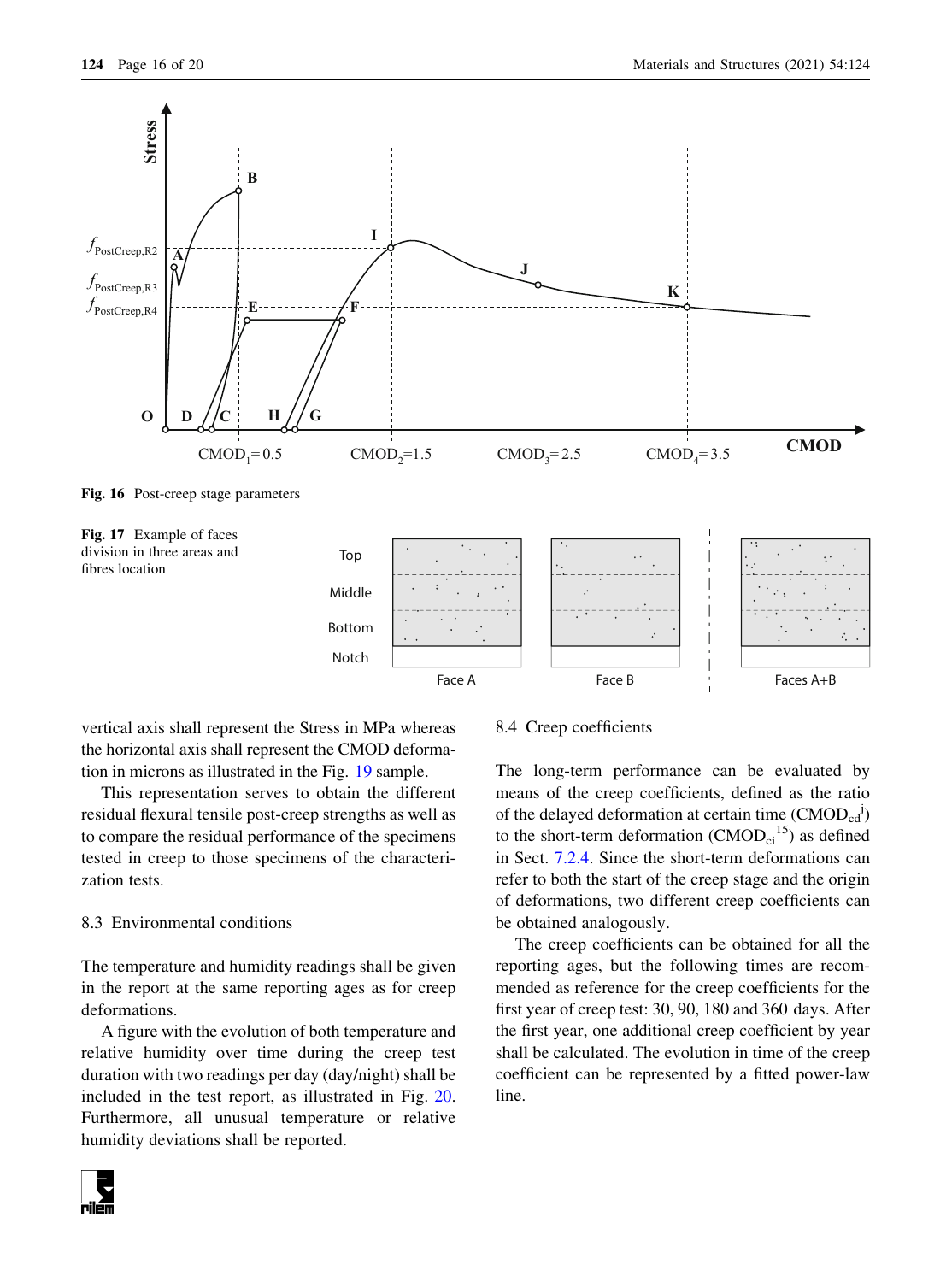<span id="page-16-0"></span>

Fig. 18 Example CMOD-Time results presentation for creep tests of a FRC specimen

## 8.4.1 Creep coefficient referred to the creep stage

The creep coefficient referred to the creep stage only considers the deformations during the creep stage, and thus, the short-term deformation  $CMOD_{ci}^{15}$  value measured 15 min after the start of the loading process, is considered as reference. The creep coefficient referred to the creep stage is obtained by means of the following equation:

$$
\varphi_{w,c}^{j} = \text{CMOD}_{cd}^{j} / \text{ CMOD}_{ci}^{15}
$$
  
= 
$$
(\text{CMOD}_{ct}^{j} - \text{CMOD}_{ci}^{15}) / \text{CMOD}_{ci}^{15}
$$
 (5)



Fig. 19 Example of Stress-CMOD presentation for the whole creep test stages of a FRC specimen

# 8.4.2 Creep coefficient referred to the origin of deformation

The creep coefficient referred to the origin of deformations refers to the original uncracked state of the specimen. Therefore, the residual pre-crack recovery  $\text{CMOD}_{\text{pr}}$  shall be added to the short-term deformation  $\text{CMOD}_{\text{ci}}^{\text{15}}$  to obtain the absolute short-term deformation to origin  $CMOD<sub>oi</sub><sup>15</sup>$ . The creep coefficient



Fig. 20 Example of reported figure for temperature and relative humidity evolution

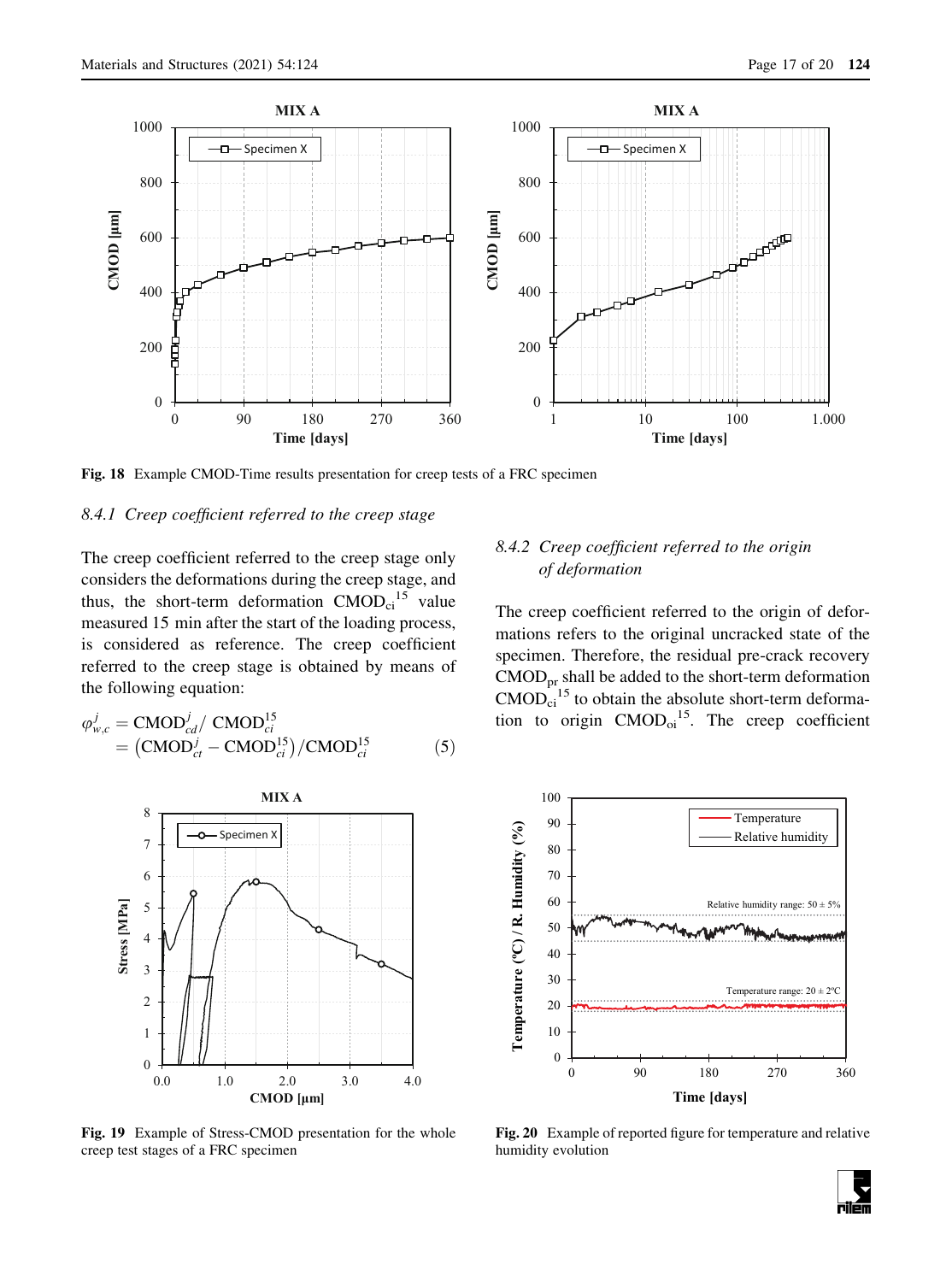referred to the origin of deformations is obtained by means of the following equation:

$$
\varphi_{w,o}^j = \text{CMOD}_{cd}^j / \text{CMOD}_{oi}^{15}
$$
  
= 
$$
(\text{CMOD}_{ct}^j - \text{CMOD}_{ci}^{15}) / (\text{CMOD}_{pr} + \text{CMOD}_{ci}^{15})
$$
  
(6)

## 9 Test report

All the testing details that deviate from this recommendation shall be reported.

Results shall be provided for each specimen. Mean, standard deviation and coefficient of variation of each parameter should also be calculated for the set of specimens.

The test report shall include at least the following information:

- Explicit reference to this testing recommendation
- Origin and indication reference of the test specimens
- Concrete mix properties:
	- o cement type
	- o w/c ratio
	- o sand and aggregates (size…)
	- o air content
	- o admixtures used
- Origin, material of the fibres and geometrical and mechanical properties:
	- o length
	- o diameter
	- o aspect ratio
	- o tensile strength
	- o Young's modulus
- Environmental conditions during creep test: temperature in  $\mathrm{C}$  and relative humidity in %.
	- o average value
	- o minimum value
	- o maximum value
	- o figure with evolution in time (2 reading/day) (for accuracy see Sect. [8.2\)](#page-14-0)
- Specimen properties:
	- o specimen dimensions  $b, h, h_{\rm sp}$  and l
	- o notch dimensions (height and width)
- o specimen age at the time of notching (in days)
- o specimen age in the pre-cracking (in days)
- o specimen age at the beginning of creep test (in days)
- Pre-cracking test data:
	- o pre-cracking test load configuration (3PBT or 4PBT)
	- o dimensions related to the load configuration (support span  $l, l_a, l_b$ )
	- o residual flexural tensile strength at the limit of proportionality  $(f_L)$
	- o residual flexural tensile strength at  $\text{CMOD}_{p}$  $(f_{R,P})$
	- o load at LOP  $(F<sub>L</sub>)$
	- o load at  $\text{CMOD}_{\text{p}}$  ( $F_{\text{R,P}}$ )
	- o reference displacement registered during test (CMOD or deflection)
	- o target nominal CMOD in the pre-cracking stage (CMOD<sub>pn</sub>)
	- o maximum CMOD reached in the pre-cracking stage  $(CMOD_n)$
	- o elastic CMOD recovery after unloading in the pre-cracking stage  $(CMOD_{\text{pri}})$
	- o residual CMOD 10 min after unloading in the pre-cracking stage (CMOD<sub>pr</sub>)
	- o number of cracks that starts from the tip of the notch
- Creep test data and parameters:
	- o creep test load configuration (3PBT or 4PBT)
	- o dimensions related to the load configuration (support span  $l, l_a, l_b$ )
	- o number of specimens in the creep frame
	- o location/position in the creep frame
	- o duration of creep tests (in days)
	- o nominal creep index  $(I_n)$
	- o stress applied during the creep stage  $(f_{R,c})$
	- o load applied during the creep stage  $(F_c)$
	- o real creep index applied  $(I_c)$
	- o time duration of the loading process in the creep test  $(t_{ci})$
	- instantaneous CMOD immediately after reaching the reference load  $(CMOD_{ci})$
	- o short-term CMOD value 15 min after start loading the specimen  $(CMOD_{ci}^{15})$
	- o total  $\text{CMOD}_{\text{ct}}$ <sup>j</sup> at j days (where the reporting ages  $j$  are defined in [7.2.5\)](#page-12-0) corrected by shrinkage if required

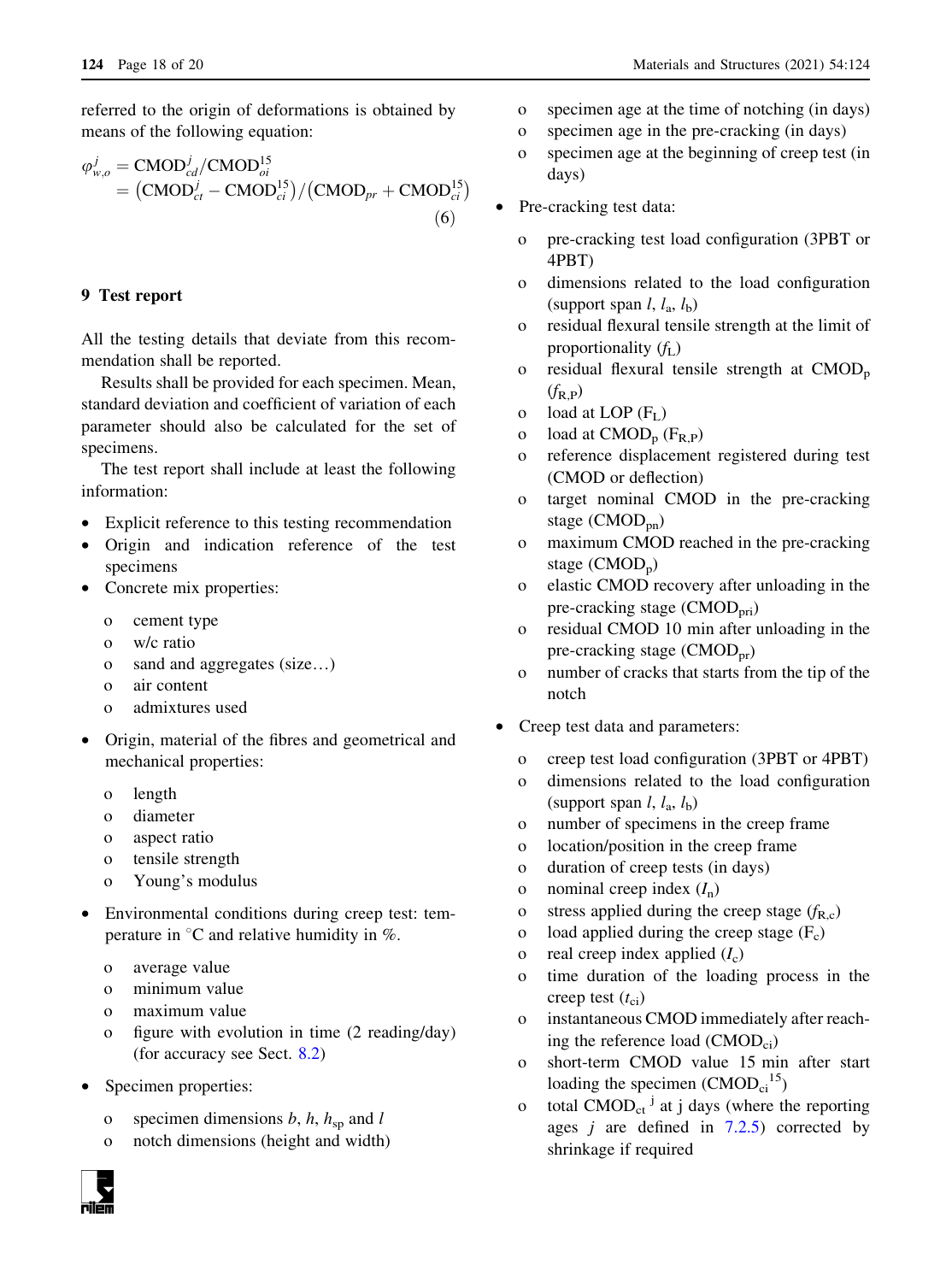- <span id="page-18-0"></span>o elastic CMOD recovery after unloading the creep test  $(CMOD_{cri})$
- o delayed  $\text{CMOD}_{\text{crd}}$  recovery after unloading the creep test (at reporting ages defined in 7.2.6)
- o figure with CMOD-Time evolution during the creep stage (as defined in 0).
- Post-creep test data:
	- o residual flexural tensile strength corresponding to origin at  $CMOD2 = 1.5$  mm
	- o residual flexural tensile strength corresponding to origin at  $CMOD3 = 2.5$  mm
	- o residual flexural tensile strength corresponding to origin at  $CMOD4 = 3.5$  mm
	- o figure with Stress-CMOD residual performance during the three stages of creep test (as defined in 0).
- Fibre counting data:
	- o fibre density in fibres/ $\text{cm}^2$  of the three areas of both sides
- Creep coefficients at reporting ages defined in 8.4

Acknowledgements This recommendation was prepared by a working group within RILEM TC 261-CCF based on the results and conclusions obtained from a Round-Robin Test in which nineteen international laboratories were involved. The contribution of all TC members in the preparation, final reading and approval of this recommendation are gratefully acknowledged.

### **Declarations**

Conflict of Interest The authors declare that they have no conflict of interest.

Open Access This article is licensed under a Creative Commons Attribution 4.0 International License, which permits use, sharing, adaptation, distribution and reproduction in any medium or format, as long as you give appropriate credit to the original author(s) and the source, provide a link to the Creative Commons licence, and indicate if changes were made. The images or other third party material in this article are included in the article's Creative Commons licence, unless indicated otherwise in a credit line to the material. If material is not included in the article's Creative Commons licence and your intended use is not permitted by statutory regulation or exceeds the permitted use, you will need to obtain permission directly from the copyright holder. To view a copy of this licence, visit <http://creativecommons.org/licenses/by/4.0/>.

# References

- 1. Theodorakopoulos D (1995) Creep characteristics of glass reinforced cement under flexural loading. Cement Concr Compos 17:267–279
- 2. Chanvillard G, Roque O (1999) Behaviour of fibre reinforced concrete cracked section under sustained load. High Performance Fiber Reinforced Cement Composites (HPFRCC 3) Mainz, Germany, pp 239–250, RILEM PRO 06
- 3. Kurt S, Balaguru P (2000) Post crack creep of polymeric fibre-reinforced concrete in flexure. Cem Concr Res 30(2):183–190
- 4. Mackay J, Trottier JF (2004) Post-crack behavior of steel and synthetic FRC under flexural creep. In: Shotcrete, Proc. 2nd Intnl. Conf. on Engineering, Cairns, Australia (2004), pp 183–192
- 5. Kusterle W (2009) Viscous material behaviour of solidscreep of polymer fibre reinforced concrete. In: Proc. 5th Central European Congress on Concrete Engineering. obv, Baden, pp 95–100
- 6. Arango S, Serna P, Martí-Vargas JR, García-Taengua E (2012) A test method to characterize flexural creep behaviour of pre-cracked FRC specimens. Exp Mech 52(8):1067–1078
- 7. Zerbino RL, Barragan BE (2012) Long-term behaviour of cracked steel fibre-reinforced concrete beams under sustained loading. ACI Mater J 109(2):215–224
- 8. Abrishambaf A, Barros JAO, Cunha VMCF (2015) Timedependent flexural behaviour of cracked steel fibre reinforced self-compacting concrete panels. Cem Concr Res  $72.21 - 36$
- 9. Buratti N, Mazzotti C (2016) Experimental tests on the long-term behaviour of SFRC and MSFRC in bending and direct tension. In: Proceedings of the BEFIB 2016, 9th RILEM international symposium on fiber reinforced concrete, pp. 163–174, Vancouver, Canada, 19–21 Sept 2016
- 10. Babafemi AJ, Boshoff WP (2015) Tensile creep of macrosynthetic fibre reinforced concrete (MSFRC) under uniaxial tensile loading. Cement Concr Compos 55:62–69
- 11. Vrijdaghs R, di Prisco M, Vandewalle L (2018) Uniaxial tensile creep of a cracked polypropylene fiber reinforced concrete. Mater Struct 51:5. [https://doi.org/10.1617/](https://doi.org/10.1617/s11527-017-1132-5) [s11527-017-1132-5](https://doi.org/10.1617/s11527-017-1132-5)
- 12. Vasanelli E, Micelli F, Aiello MA, Plizzari G (2013) Long term behaviour of FRC flexural beams under sustained load. Eng Struct 56:1858–1867
- 13. Bernard ES (2010) Influence of fibre type on creep deformation of cracked fibre-reinforced shotcrete panels. ACI Mater J 107(5):474–480
- 14. EFNARC (2012) Testing sprayed concrete—Creep test on square panel
- 15. Larive C, Rogat D, Chamoley D, Regnard A, Pannetier T, Thuaud C (2016) Influence of fibres on the creep behaviour of reinforced sprayed concrete. In: Proceedings of ITA World Tunnel Congress WTC 2016, April 22-28, San Francisco, United States
- 16. Monetti DH, Llano-Torre A, Torrijos MC, Giaccio G, Zerbino R, Martı´-Vargas JR, Serna P (2019) Long-term behavior of cracked fiber reinforced concrete under service